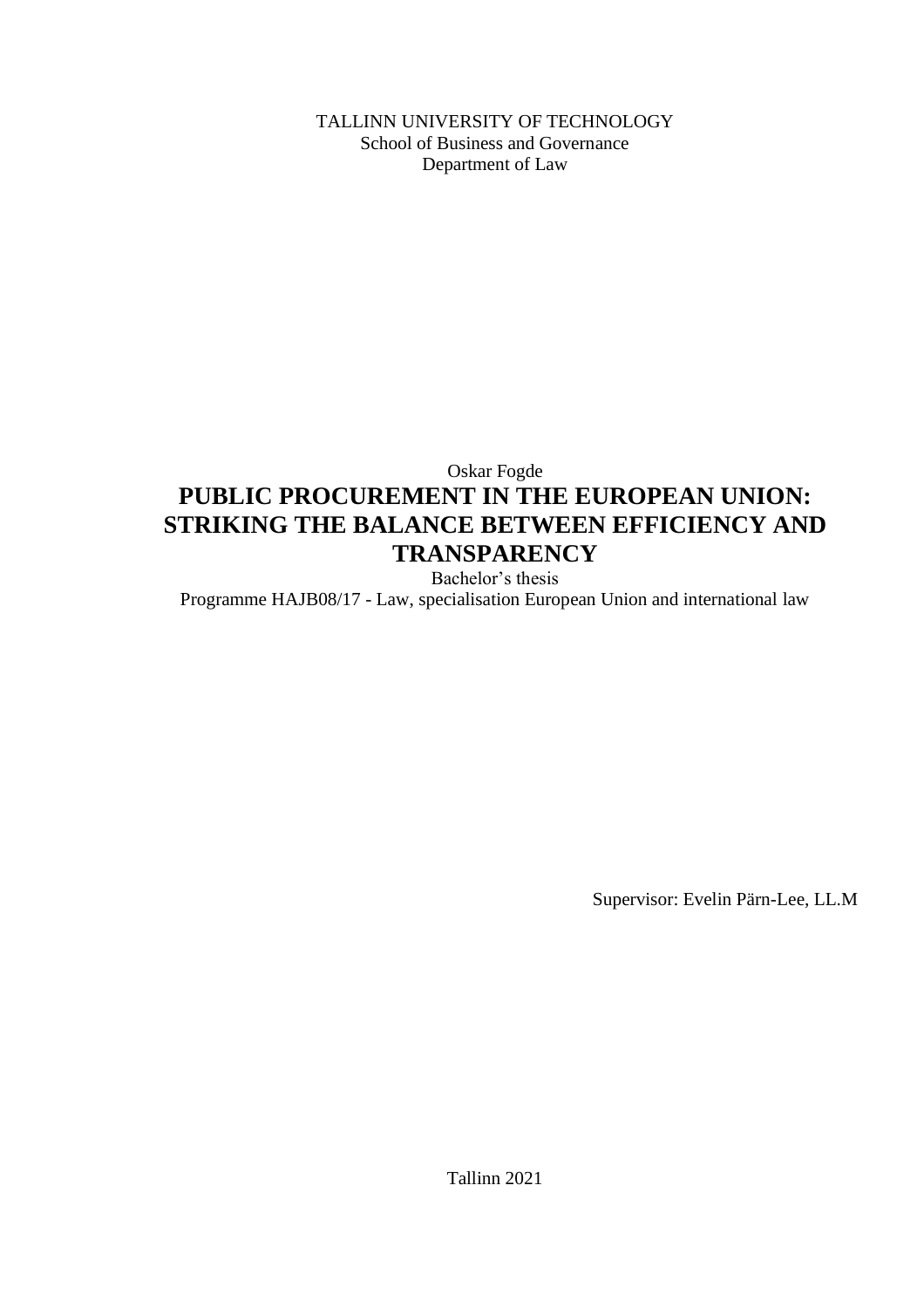I declare that I have compiled the paper independently and all works, important standpoints and data by other authors have been properly referenced and the same paper has not been previously been presented for grading. The document length is 8785 words from the introduction to the end of conclusion.

Oskar Fogde …………………………… (signature, date) Student code: 177696HAJB Student e-mail address: oskar.fogde@gmail.com

Supervisor: Evelin Pärn-Lee, LL.M: The paper conforms to requirements in force

…………………………………………… (signature, date)

Chairman of the Defence Committee: Permitted to the defence

………………………………… (name, signature, date)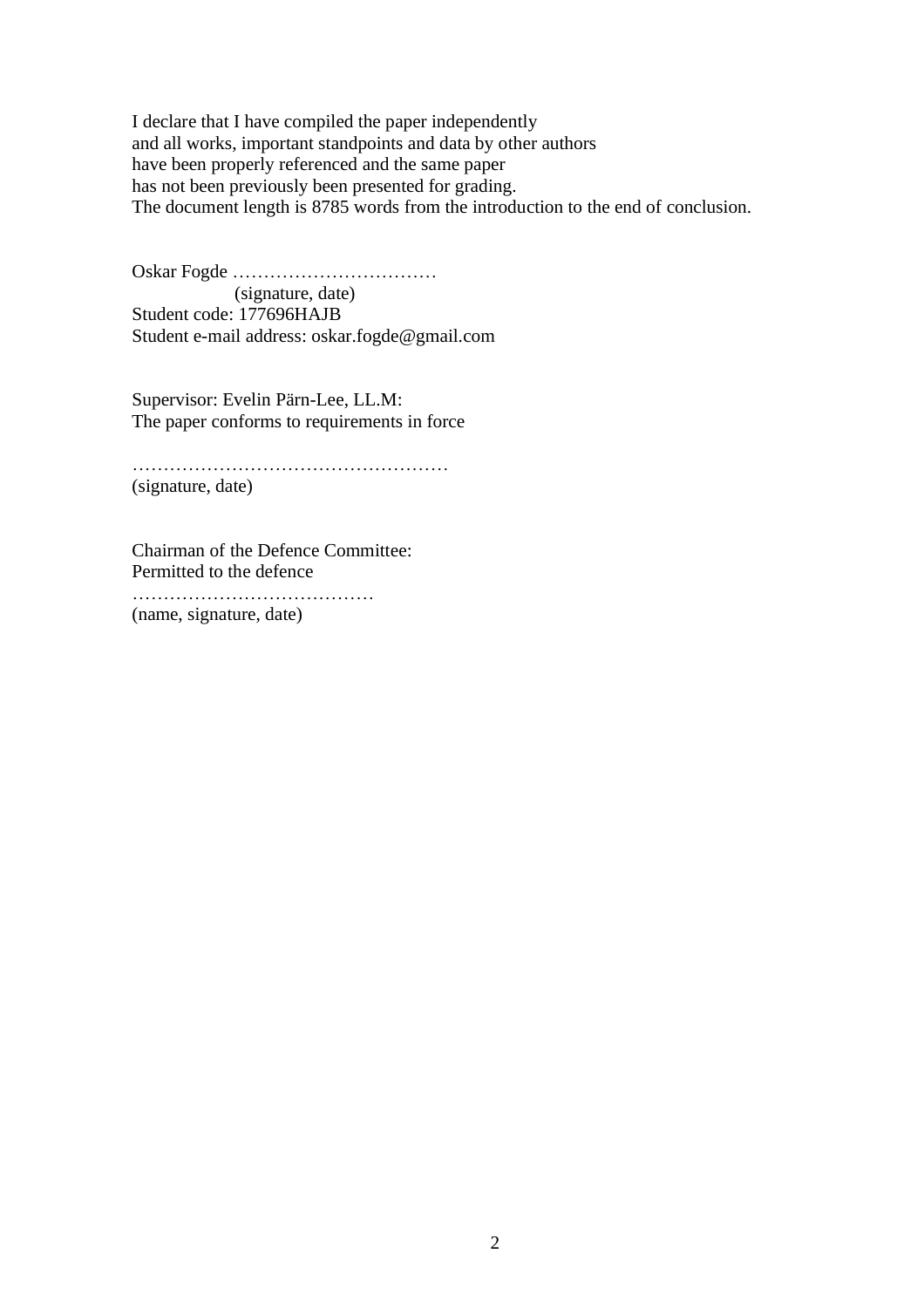# **TABLE OF CONTENTS**

| 1.3 Second generation: Single European Act and Utilities Directive           |  |
|------------------------------------------------------------------------------|--|
|                                                                              |  |
| 1.5 Fourth generation: 2004 Directives: Modernisation and simplification11   |  |
|                                                                              |  |
|                                                                              |  |
|                                                                              |  |
| 3. ASSESSING THE BALANCE BETWEEN EFFICIENCY AND TRANSPARENCY21               |  |
|                                                                              |  |
|                                                                              |  |
| 3.3 Transparency and efficiency in terms of time required to conclude public |  |
|                                                                              |  |
|                                                                              |  |
|                                                                              |  |
|                                                                              |  |
|                                                                              |  |
|                                                                              |  |
|                                                                              |  |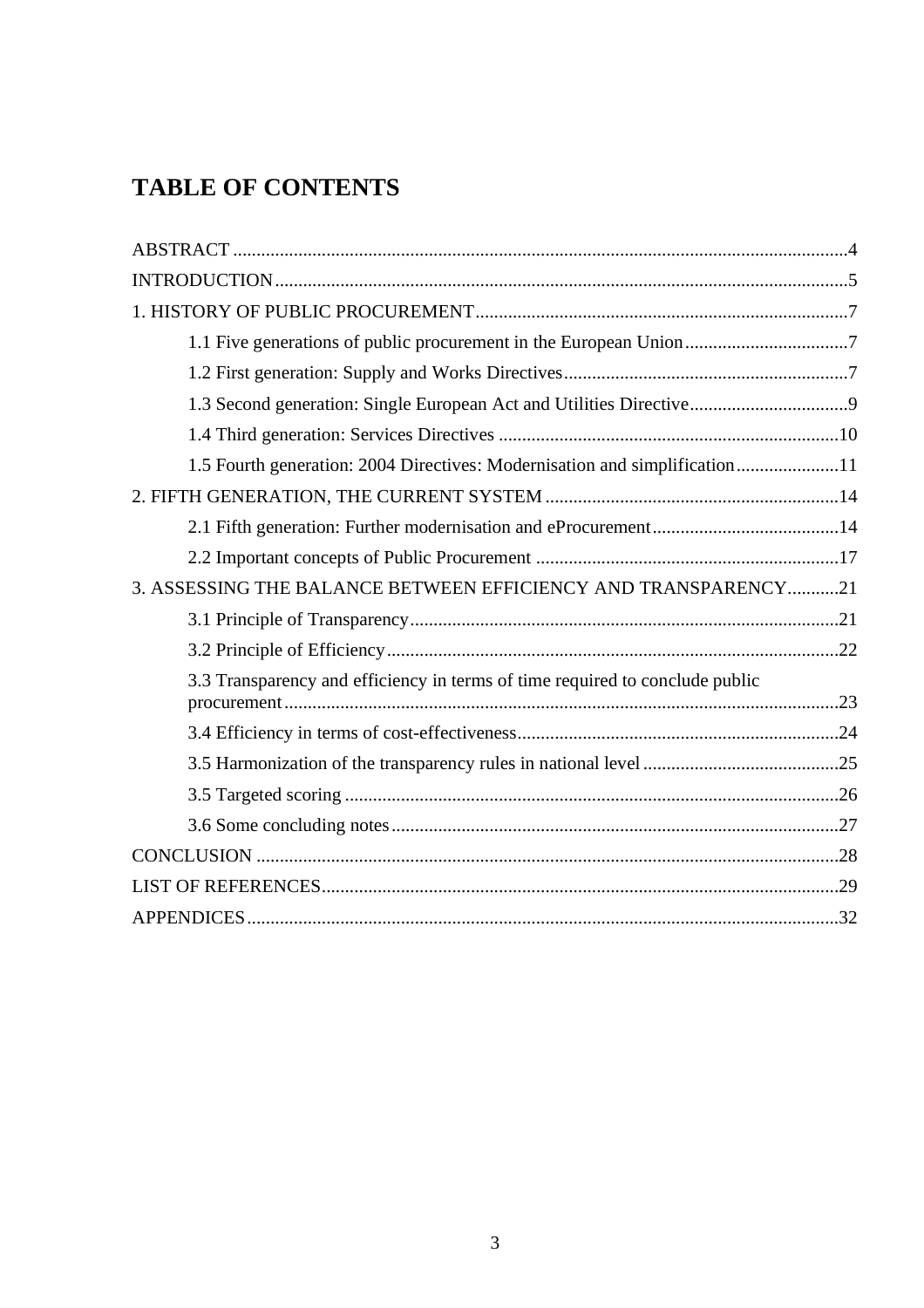### <span id="page-3-0"></span>**ABSTRACT**

The aim of this paper is to study the current system of public procurement in the European Union in a qualitative manner. More specifically, to determine whether or not a problem of balance between transparency and efficiency exists. Looking through the history of public procurement legislation of the EU, it can be determined that the evolution of the legislation has followed a cyclical form where the major focus point of a new legislation alters between efficiency and transparency culminating in the latest focus seeming to land on efficiency. Mainly because the new legislation has put a major emphasis on eProcurement designed to streamline the process of public procurement from the very beginning to the very end. I argue that while requirements set forth by the principle of transparency certainly does lengthen the process of public procurement in terms of time required it definitely isn't the only factor in the matter. On top of that efficiency can be defined in multiple different ways that puts the focus on different aspects. For example, efficiency as a measure for cost-efficiency, how much can you get for a certain amount of money. After thorough research I conclude that in the grand scheme of things I don't find a lack of balance between transparency and efficiency. In the end, the lack of efficiency in the matter, which I observed before embarking on the journey to study this matter more thoroughly, cannot be traced to imbalance between the two principles, it is rather the processes themselves.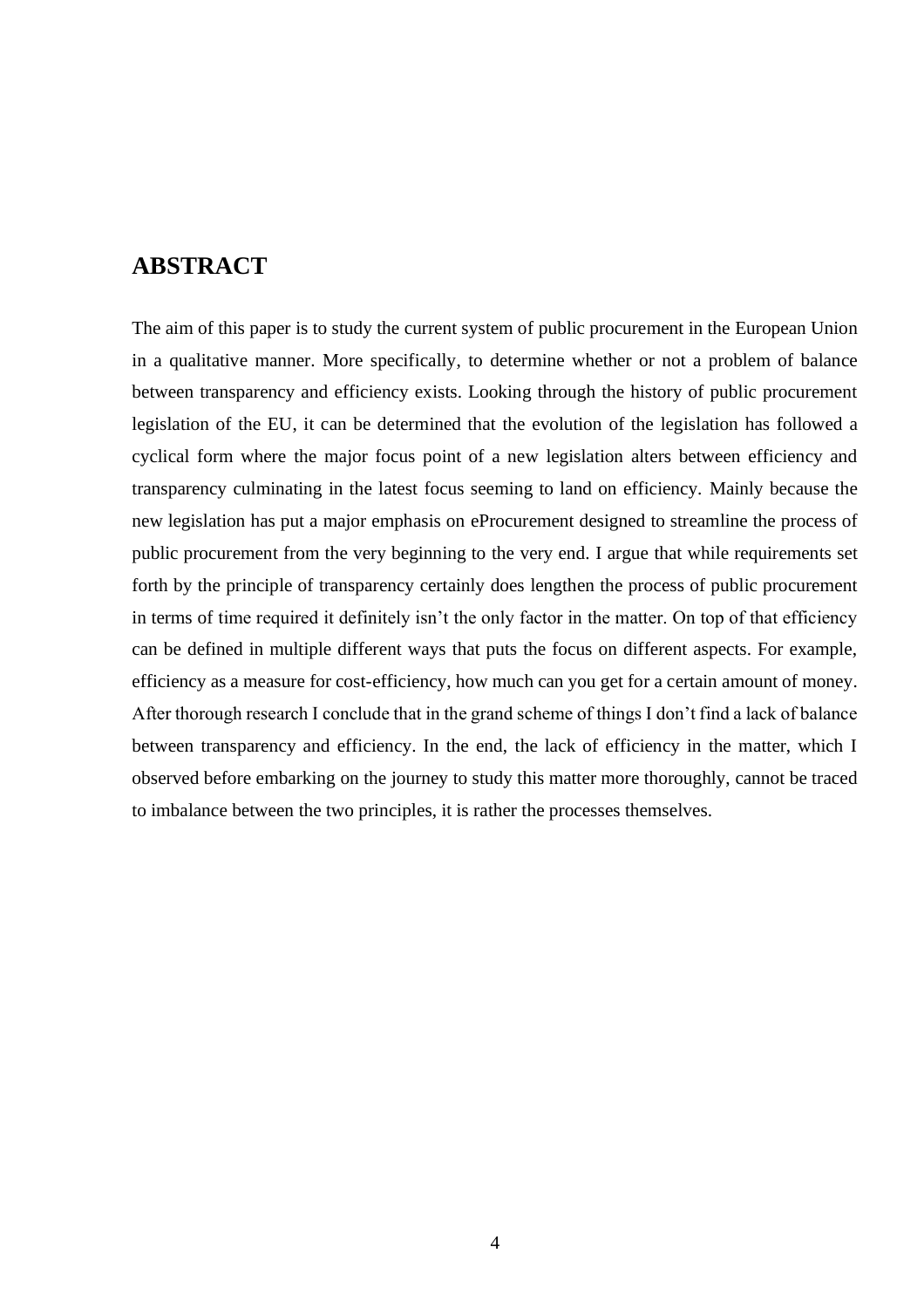### <span id="page-4-0"></span>**INTRODUCTION**

Public procurement might not be the first thing you think about when one thinks about responsibilities of governments. It nonetheless is very important tool for governments to fight corruption with. Public procurement can also be seen as a too that helps governments with issues of transparency and efficiency.

As defined by OECD, public procurement refers to purchase by governments or state-owned enterprises of goods, services and works.<sup>1</sup> Similarly, European Union legislation states that the scope of EU procurement legislation is procurement by contracting authorities with respect to public contracts as well as design contests, whose value is estimated to be no less than the thresholds laid down in Article 4 of Directive 2014/24/EU.<sup>2</sup>

The topic of public procurement is very relevant at the moment. The amount of public procurements is increasing rapidly. Especially procurements involving companies from different Member States of the EU. One of the goals of the new directives on public procurement was to make it easier for companies in different member states to take part in public procurements in other member states, especially make it easier for SMEs. The increase in procurements has also brought light to the problems within the legislation. For example, the rules for appealing on the case. The current system allows "losing" companies to appeal the decisions without proper grounds. This will in most cases delay the actual process of public procurement for a year as was the case with public procurement by Finnish Tax Administration few years ago. For this reason, I feel that the topic should be studied more and some improvements should be made. In my mind, one of the key issues in public procurement is the right balance between efficiency and transparency in public procurement. In one hand, the purpose of public procurement is to allow public authorities to buy things and services in a way that is transparent and without corruption. On the other hand, the process of public procurement should be as efficient as possible. These two

<sup>&</sup>lt;sup>1</sup> Public procurement on OECD website[, https://www.oecd.org/gov/public-procurement/,](https://www.oecd.org/gov/public-procurement/) accessed 20.2.2020 <sup>2</sup> Directive 2014/24/EU, [https://eur-lex.europa.eu/legal-content/EN/TXT/?uri=CELEX:02014L0024-20180101,](https://eur-lex.europa.eu/legal-content/EN/TXT/?uri=CELEX:02014L0024-20180101)

accessed 20.2.2020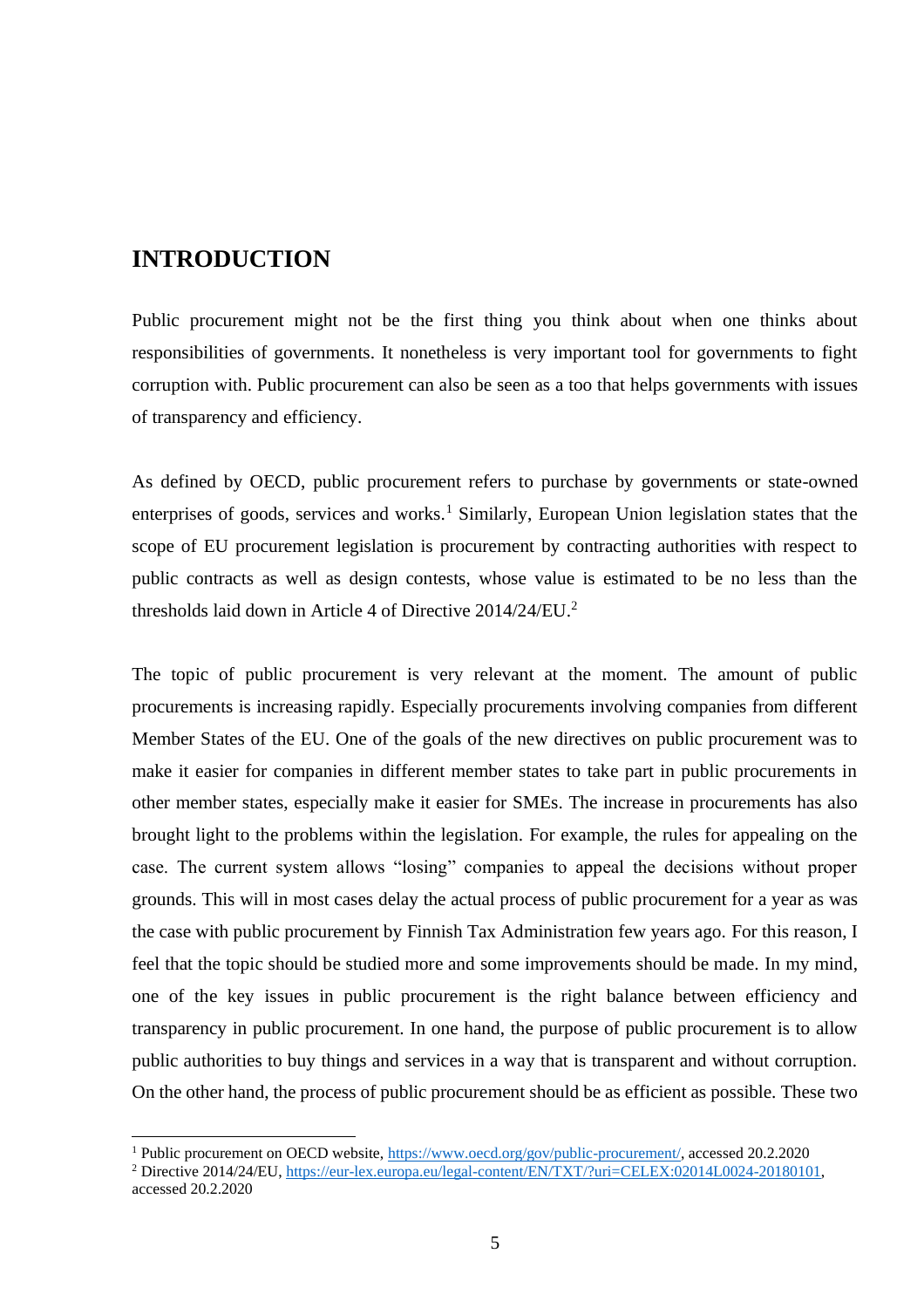aspects are in many cases in direct or indirect conflict with each other and we need to find the correct balance between them.

The aim of this thesis is to study the system of public procurement and determine whether or not the problem of balance between transparency and efficiency exists. And if so, what could be done to improve it. What would be the optimal balance between efficiency and prevention of corruption? How can we achieve a better system of public procurement?

I will be using qualitative method of research for my thesis. I will study all the relevant literature related to public procurement and analyse the problems found within the current system for public procurement, mainly on transparency and efficiency. I will then proceed to determine whether these problems truly exist and what can be done to improve the current system.

As far as the structure of this paper goes I'm going to start off by examining the history of public procurement in Europe on chapter one. We'll start from the creation of the Single Market and move forward in the history by using old directives and International Agreements as points of interests. The aim of this chapter is to help the reader to understand how the concept of public procurement has evolved through the years and how and why we currently have the system we have.

In the second chapter I'm going to explain the current system of public procurement in the European Union. This will help the reader to understand how public procurement functions in reality and therefore allows us to analyse public procurement more in depth.

This brings us to chapter three of this paper. Chapter three is the most important part of this paper as it is the one where I actually analyse the current system of public procurement in the European Union. I'm going to explain the shortcomings of the current system by referring to some real-life cases that very well highlight the problems we are currently facing. I will also take a look on some possible changes to the current legislation and suggest some improvements if deemed possible.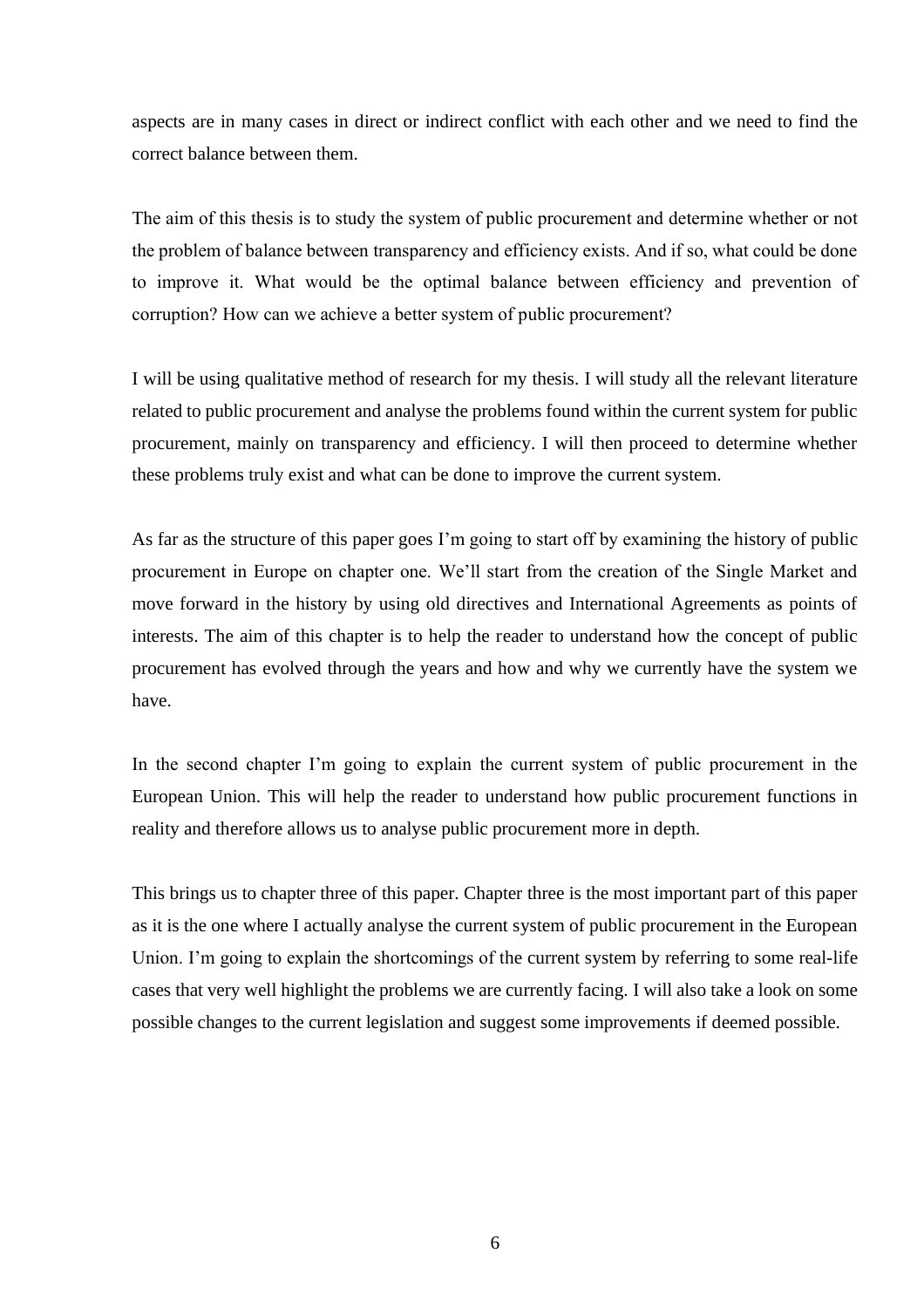### <span id="page-6-0"></span>**1. HISTORY OF PUBLIC PROCUREMENT**

#### <span id="page-6-1"></span>**1.1 Five generations of public procurement in the European Union**

I will start this paper from the history of the public procurement in the European Union as I think it is very important to understand and know how we have arrived in the present situation. History of public procurement in the EU can be divided into five generations. However, before we go into more detail on this five generations we have to start from the very basis of public procurement legislation.

The basis of public procurement in the EU is derived from provisions of the European Union treaties. One of the first important treaties for public procurement was the EEC Treaty, even though "none of the articles of the EEC Treaty refers expressly to governmental or other public contracts"<sup>3</sup>. However, certain provisions of it did in fact establish general principles that were also applicable to contracting practices of public authorities. The goal of treaties such as the EEC Treaty was to prohibit barriers to trade between Member States, provide freedom to provide services and the right to services, prohibit discrimination by national origin and regulate public undertakings and monopolies. As we can see this contains three of the "Four Freedoms" of the Union. The four freedoms are the basis for much of the EU legislation and public procurement is no exception.

The problem with this was that the rules were prohibitive in nature, which meant that they insufficiently eliminated the protection granted by Member States to preferential procurement practices.<sup>4</sup> This meant that more positive legislation was needed to harmonise procurement laws of the Member States.<sup>5</sup>

#### <span id="page-6-2"></span>**1.2 First generation: Supply and Works Directives**

<sup>&</sup>lt;sup>3</sup> Turpin, C. (1972). Public contracts in the eec. Common Market Law Review, 9(4), 411-424.

<sup>4</sup> Bovis, C. (2007). EU Public Procurement Law. Cheltenham: Edward Elgar Publishing. 10.

<sup>5</sup> Bovis, C. (2007). EU Public Procurement Law. Cheltenham: Edward Elgar Publishing. 17.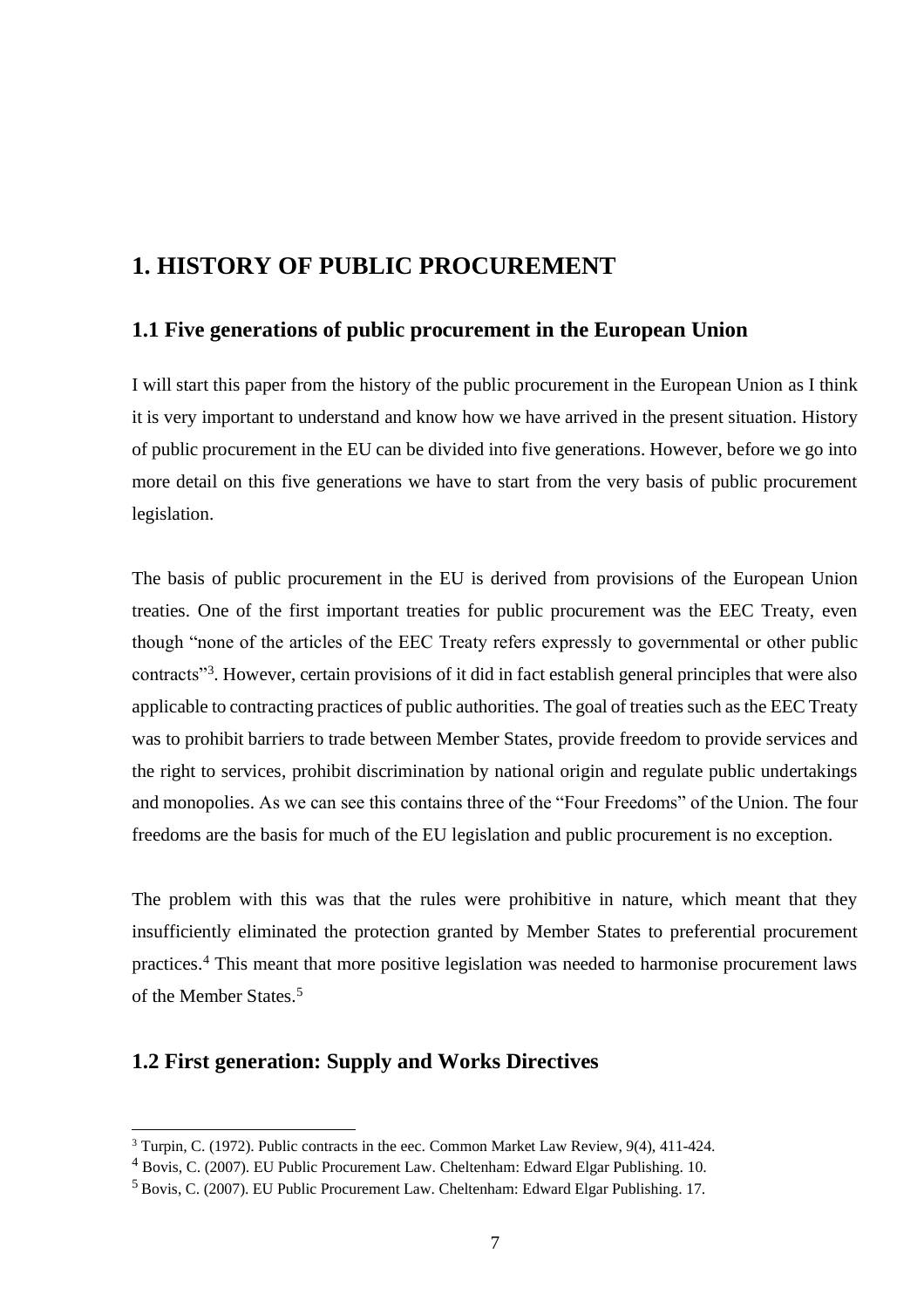This brings us to the first generation public procurement legislation. The starting point for this generation was the General Programmes adopted by the European Communities (EC) in the 1962. It set out to abolish rules and practices for the award of public contracts which discriminated against foreign undertakings on nationality ground.

Secondly, Commission Directive 66/683/EEC of 7 November 1966 eliminating all differences between the treatment of national products and that of products which, under Articles 9 and 10 of the Treaty, must be admitted for free movement, as regards laws, regulations or administrative provisions prohibiting the use of the said products and prescribing the use of national products or making such use subject to profitability was adopted.<sup>6</sup> In short, this directive prohibited rules requiring the use of national products or prohibiting the use of foreign products in public procurement. Second Directive to be adopted was Commission Directive 70/32/EEC of 17 December 1969 on provision of goods to the State, to local authorities and other official bodies.<sup>7</sup> This directive applied same rules as Directive 66/683/EEC to public supply contracts.<sup>8</sup>

Third important step in adopting new legislation was the adoption of Council Directive 77/62/EEC of 21 December 1976 coordinating procedures for the award of public supply contracts. <sup>9</sup> The main contribution of this directive was that it introduced three very important principles. Firstly, contracts had to be advertised community-wide. Secondly, technical specifications that could be considered discriminatory were prohibited. And thirdly, it was now required that tendering and award procedures were based on objective criteria. At this point these rules did not apply to public utilities, or to products originating outside the EC. This oversight was amended by Council Directive 80/767/EEC of 22 July 1980 adapting and supplementing in respect of certain contracting authorities Directive 77/62/EEC coordinating procedures for the award of public supply contracts,<sup>10</sup> which was followed by the Community approval of the 1979 General Agreement on Tariffs and Trade (GATT), later known as Agreement on Government Procurement (GPA), aim of which was to "subject public purchasing to international competition" 11

<sup>6</sup> Directive 66/683/EEC, https://eur-lex.europa.eu/legal-content/EN/TXT/?uri=CELEX%3A31966L0683

<sup>7</sup> Directive 70/32/EEC https://eur-lex.europa.eu/legal-content/EN/TXT/?uri=CELEX%3A31970L0032

<sup>8</sup> Bovis, C. (2007). EU Public Procurement Law. Cheltenham: Edward Elgar Publishing. 18.

<sup>9</sup> Directive 77/62/EEC, https://eur-lex.europa.eu/eli/dir/1977/62/oj

<sup>10</sup> Directive 80/767/EEC, https://eur-lex.europa.eu/legal-content/en/ALL/?uri=CELEX%3A31980L0767

<sup>&</sup>lt;sup>11</sup> Hoekman, B. M., & Mavroidis, P. C. (1997). Law and Policy in Public Purchasing: The WTO Agreement on Public Procurement. University of Michigan Press.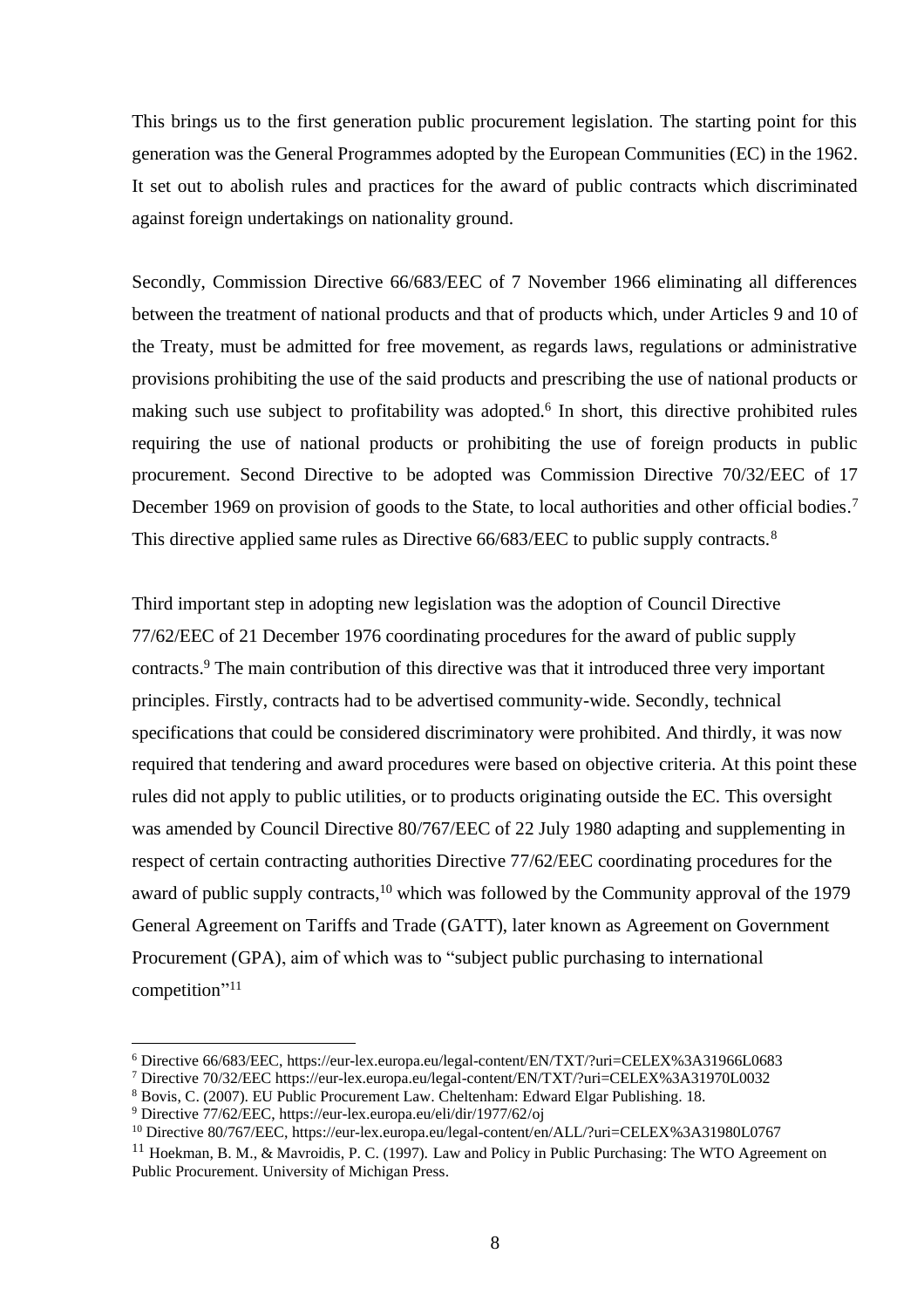Lastly, to conclude first generation of legislation one more directive has to be mentioned, which is the Council Directive 71/305/EEC of July 1971 concerning the co-ordination of procedures for the award of public works contracts. This directive applied principles of transparency and nondiscrimination to the awarding of public works contracts. These principles however did not replace national tendering procedures and practices with a set of common rules.<sup>12</sup> This concludes the first generation of public procurement legislation.

#### <span id="page-8-0"></span>**1.3 Second generation: Single European Act and Utilities Directive**

.

We can trace much of the paternity of public procurement all the way back to neo-liberal economic approach to market integration.<sup>13</sup> Public procurement in the European Union has been very much been influenced by the internal market project.

The starting point for the internal market project can be stated to be the European Commission's 1985 White Paper.<sup>14</sup> It identified that Member States' public procurement policies and practices were a significant non-tariff barrier to free circulation of goods and provision of services in Europe.<sup>15</sup> The reasoning for this was that Member States tended to favour national providers, which then led to sheltering of markets from competition and distorting trade patterns. The 1985 White Paper eventually led to signing of the 1986 Single European Act. As stated by C. Bovis, the 1985 White Paper for the completion of the Internal Market<sup>16</sup> together with the Single European Act, provide for the conceptual foundations of the regulation of public markets of the Member States and European Union procurement law.<sup>17</sup>

The aforementioned was a good basis for the Council Directive 88/295/EEC of 22 March 1988 amending Directive 77/62/EEC relating to the coordination of procedures on the award of public

<sup>&</sup>lt;sup>12</sup> Bovis, C. (2007). EU Public Procurement Law. Cheltenham: Edward Elgar Publishing. 21.

 $<sup>13</sup>$  Bovis, C. (2016). The principles of public procurement regulation - Research Handbook on EU Public</sup> Procurement Law. Cheltenham: Edward Elgar Publishing

<sup>&</sup>lt;sup>14</sup> Commission of the European Communities. (1985). Completing the Internal Market: White Paper from the Commission to the European Council (Vol. 85). Office for Official Publications of the European Communities. <sup>15</sup> Bovis, C. (2007). EU Public Procurement Law. Cheltenham: Edward Elgar Publishing. 2-3.

<sup>&</sup>lt;sup>16</sup> European Commission, White paper on the completion of the Internal Market, https://eur-lex.europa.eu/legalcontent/EN/ALL/?uri=CELEX%3A51985DC0310

 $17$  Bovis, C. (2016). The principles of public procurement regulation - Research Handbook on EU Public Procurement Law. Cheltenham: Edward Elgar Publishing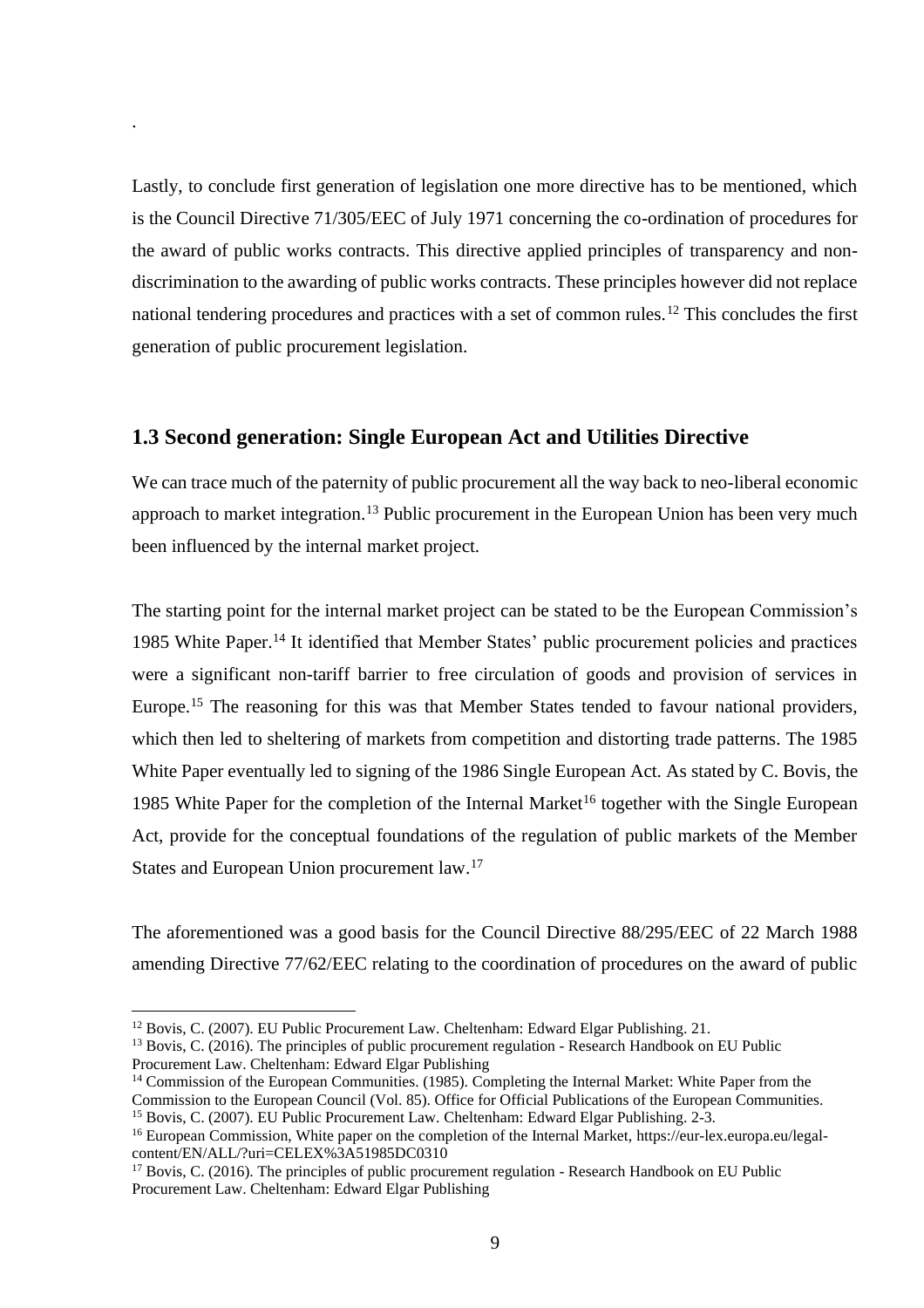supply contracts and repealing certain provisions of Directive 80/767/EEC. In essence, the Directive amended all the previous public supplies directives. At this point, open tendering procedures had become the norm and negotiated procedures were rare.<sup>18</sup> Directive 88/295/EEC also required purchasing authorities to publish their annual procurement programmes and schedules in advance and also to give information on the outcome of award decisions.<sup>19</sup>

Similarly, to directive 88/295/EEC, Directive 89/440/EEC also amended previous public supplies directives. This directive also added concession contracts for public procurement. And lastly, some state-subsidised works and consortial participation in contracts was allowed.<sup>20</sup>

However, the most important addition in the third generation was addition of the first Utilities Directive, Council Directive 90/531/EEC of 17 September 1990 on the procurement procedures of entities operating in the water, energy, transport and telecommunications sectors. <sup>21</sup> Until this water, energy, transport and telecommunications sectors had not been included in EU public procurement law harmonization.<sup>22</sup> As stated by C. Bovis in his book EU Public Procurement Law from 2007, this was most likely due to highly divergent national regimes governing them.<sup>23</sup>

Lastly, two more important directives were adopted, the Remedies Directives, Directive 89/665/EEC and 92/13/EEC. The aim of these directives was to "ensure effective and rapid review of decisions taken by contracting authorities which infringe public procurement provisions".<sup>24</sup>

#### <span id="page-9-0"></span>**1.4 Third generation: Services Directives**

Third generation of EU public procurement legislation can be seen starting after the completion of single market project in 1992. The focus now shifted towards services sector as its economic importance had been steadily rising. The first major step towards this new focus was adoption of Council Directive 92/50/EEC of 18 June 1992 relating to the coordination of procedures for the award of public service contracts. The aim of this new directive was liberalisation of public service sector using similar regime as in the directives governing the procurement of goods, work and

<sup>18</sup> Bovis, C. (2007). EU Public Procurement Law. Cheltenham: Edward Elgar Publishing. 23.

<sup>&</sup>lt;sup>19</sup> See Article 9 of Directive 88/295

<sup>20</sup> Bovis, C. (2007). EU Public Procurement Law. Cheltenham: Edward Elgar Publishing. 23-25.

<sup>&</sup>lt;sup>21</sup> Directive 90/531/EEC, https://eur-lex.europa.eu/legal-content/EN/TXT/?uri=CELEX%3A31990L0531

<sup>22</sup> Bovis, C. (2007). EU Public Procurement Law. Cheltenham: Edward Elgar Publishing. 26-27.

<sup>&</sup>lt;sup>23</sup> Bovis, C. (2007). EU Public Procurement Law. Cheltenham: Edward Elgar Publishing. 26-27.

<sup>&</sup>lt;sup>24</sup> Bovis, C. (2007). EU Public Procurement Law. Cheltenham: Edward Elgar Publishing. 39.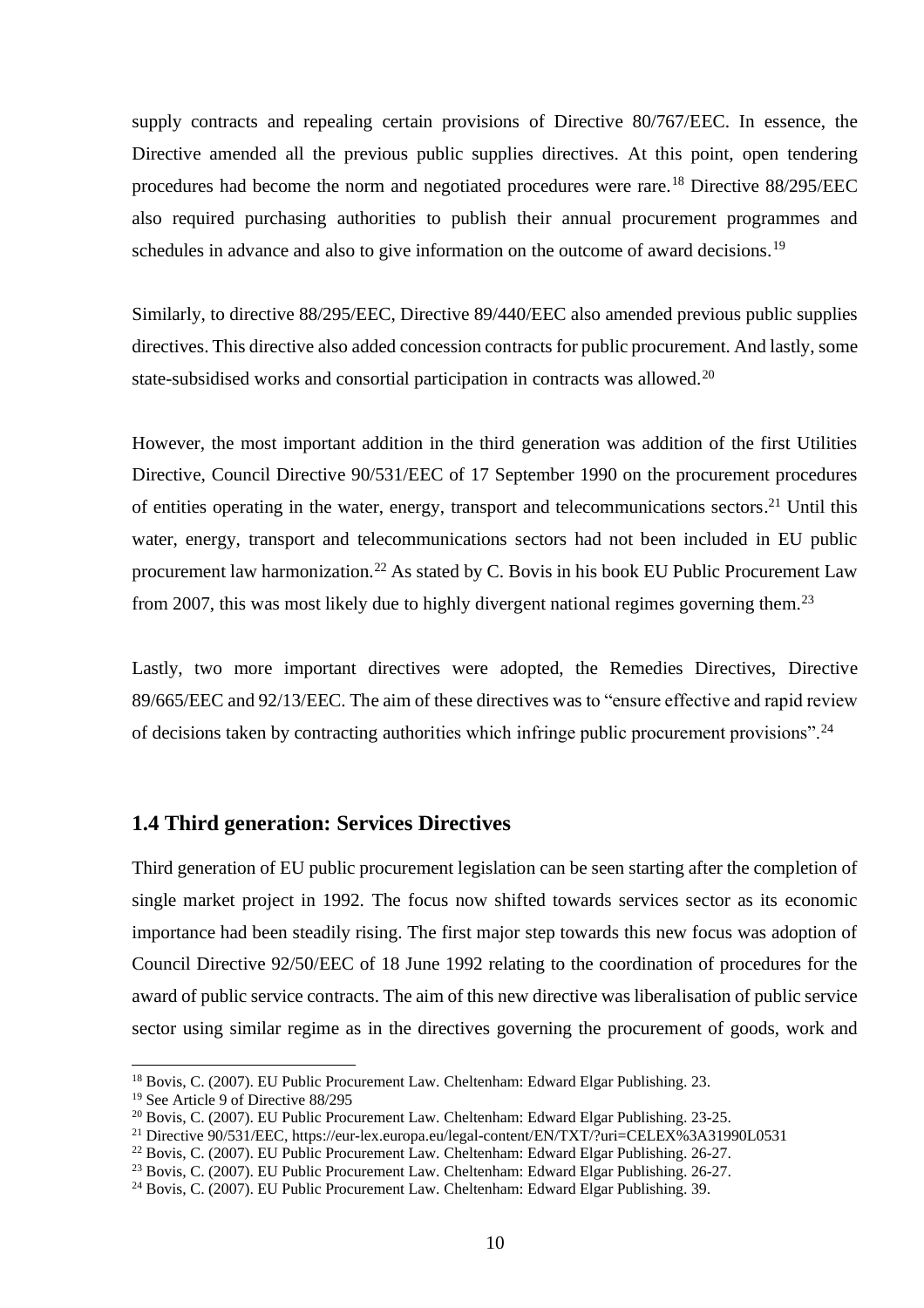public utilities. The directive also introduced a special type of award procedure, Design Contest. Directive 92/50/EEC excluded some branches of service and service concessions.<sup>25</sup> As stated by C. Bovis, this was likely due to some national constitutional restrictions on outsourcing public services.<sup>26</sup> One major concept in Directive 92/50/EEC was the introduction of "priority" and "nonpriority" services. As explained by C. Bovis, the idea behind this was that all procurement disciplines applied to "priority" services and only basic discrimination and public rules would apply to "non-priority" services.<sup>27</sup>

Last part of the third generation public procurement legislation consists of the directives from 1993. In 1993 three new directives were introduced, 93/36/EEC, 93/37/EEC and 93/38/EEC. These basically re-introduced the old Supplies, Works and Utilities directives in a consolidated form. Also, some changes were made to the Works Directive in order to make it clearer.<sup>28</sup>

#### <span id="page-10-0"></span>**1.5 Fourth generation: 2004 Directives: Modernisation and simplification**

In 1996 the Commission published a Green paper called "Public Procurement in the European Union: Exploring the way forward". The paper got around 300 responses from different sectors, including Member States, institutions and other economic sectors.<sup>29</sup> From the responses to this Green Paper the Commission gathered that there is obvious need for simplified framework for public procurement that would cater to the challenges brought forward by the new electronic age.

This meant that changes to Directive 93/38/EEC were needed and the best way to achieve this was by adopting a new directive. The aim of the new Directive 2004/17/EC was to not change too much of the substance of the old Directive 93/38/EC but more in restructuring and amending of the Directive 93/38/EC in a way that it is clearer and easier to use.

This aim was achieved by dividing the Directive to four Titles, General provisions applicable to contracts and design contests, Specific provisions applicable to contracts, Specific provisions

<sup>&</sup>lt;sup>25</sup> Bovis, C. (2007). EU Public Procurement Law. Cheltenham: Edward Elgar Publishing. 41.

<sup>&</sup>lt;sup>26</sup> Bovis, C. (2007). EU Public Procurement Law. Cheltenham: Edward Elgar Publishing. 43.

<sup>&</sup>lt;sup>27</sup> Bovis, C. (2007). EU Public Procurement Law. Cheltenham: Edward Elgar Publishing. 44.

<sup>&</sup>lt;sup>28</sup> Bovis, C. (2007). EU Public Procurement Law. Cheltenham: Edward Elgar Publishing. 35.

<sup>&</sup>lt;sup>29</sup> Hebly, J.M., 2007. European Public Procurement: Legislative History of the 'Classic'Directive 2004/18/EC. Kluwer Law International BV.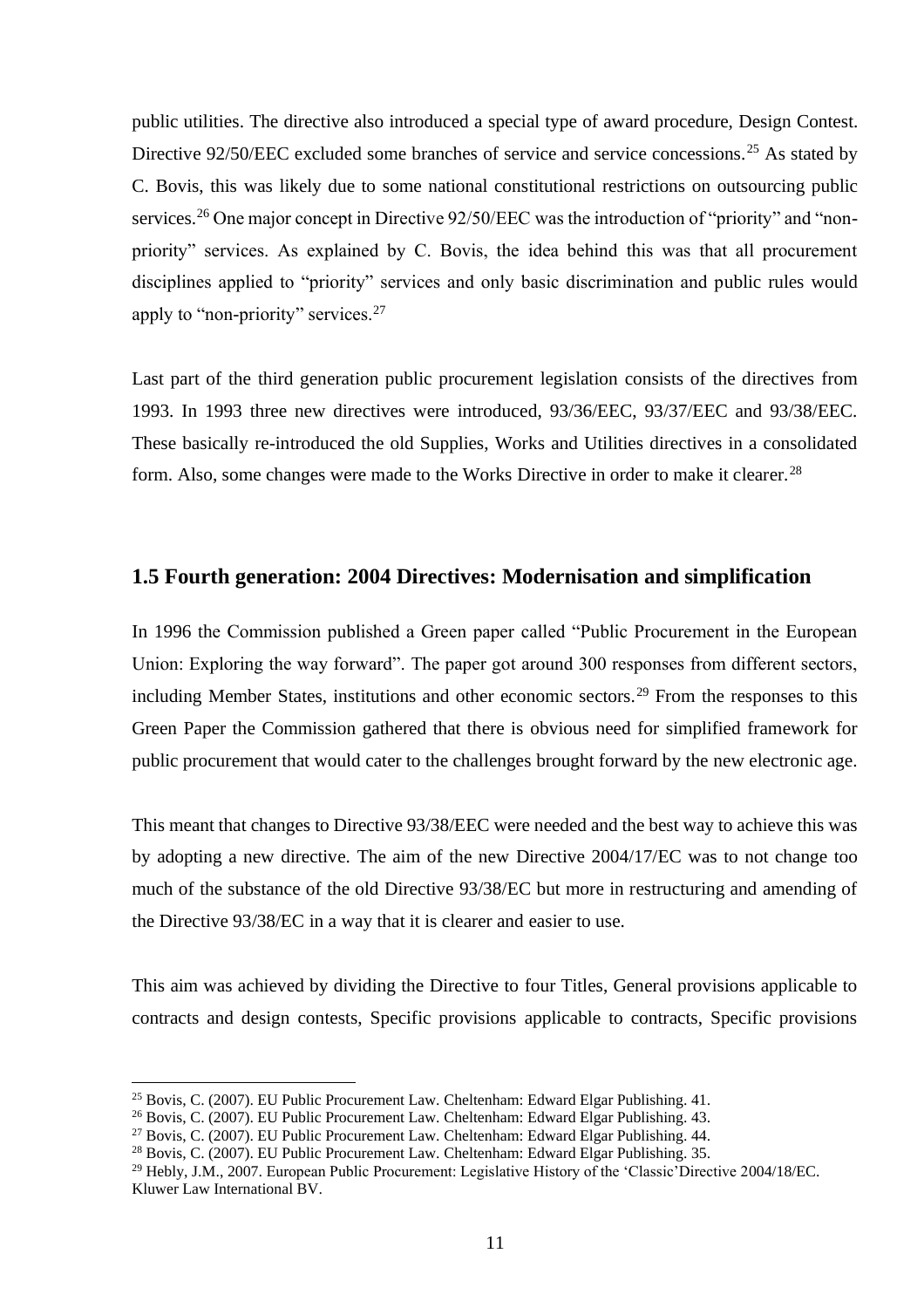applicable to design contests and Final provisions. The provisions were restructured so as to logically follow the procedure of contract awarding. Also, chapters, sections and sub-sections were added to make the new directive easier for readers.

Furthermore, headings were added for titles, chapters, sections and sub-sections for faster identification of the subject matter.<sup>30</sup> As stated by J.M. Hebly, "another element of simplifying the Directive is the grouping together in one and the same Article of the specific provisions concerning a given activity".<sup>31</sup>

Even though the aim was not to change the substance too much some changes to the substance of the Directive had to be made. For example, the old Directive stated an obligation to notify of the outcome of an award procedure to those contracting entities which operate in the sectors covered by the Government Procurement Agreement (GPA).<sup>32</sup> The new Directive extended this obligation to include all contracting entities. This was an important step for the transparency of European Union public procurement legislation, which today is a very important principle of the current legislation and the subject as a whole.

Directive 2004/17/EC was not the only new Directive to be adopted. The other three old directives were combined together as a new directive, Directive 2004/18/EC of the European Parliament and of the Council of 31 March 2004 on the coordination of procedures for the award of public works contracts, public supply contracts and public service contracts. This directive basically governed all procurement by public authorities except the utilities sector.

Lastly, in 2007 the Remedies Directives from 1989 and 1992 were also amended. This new directive, Directive 2007/66, "aimed to improve the effectiveness of review procedures concerning the award of public contracts".<sup>33</sup>

<sup>30</sup> Hebly, J.M., 2007. European Public Procurement: Legislative History of the 'Classic'Directive 2004/18/EC. Kluwer Law International BV.

<sup>&</sup>lt;sup>31</sup> Hebly, J.M., 2007. European Public Procurement: Legislative History of the 'Classic'Directive 2004/18/EC. Kluwer Law International BV.

<sup>&</sup>lt;sup>32</sup> Council Directive 93/38/EEC of 14 June 1993 coordinating the procurement procedures of entities operating in the water, energy, transport and telecommunications sectors, https://eur-lex.europa.eu/legalcontent/EN/TXT/?uri=CELEX%3A31993L0038

<sup>33</sup> Directive 2007/66/EC, https://eur-lex.europa.eu/legal-content/EN/TXT/?uri=celex%3A32007L0066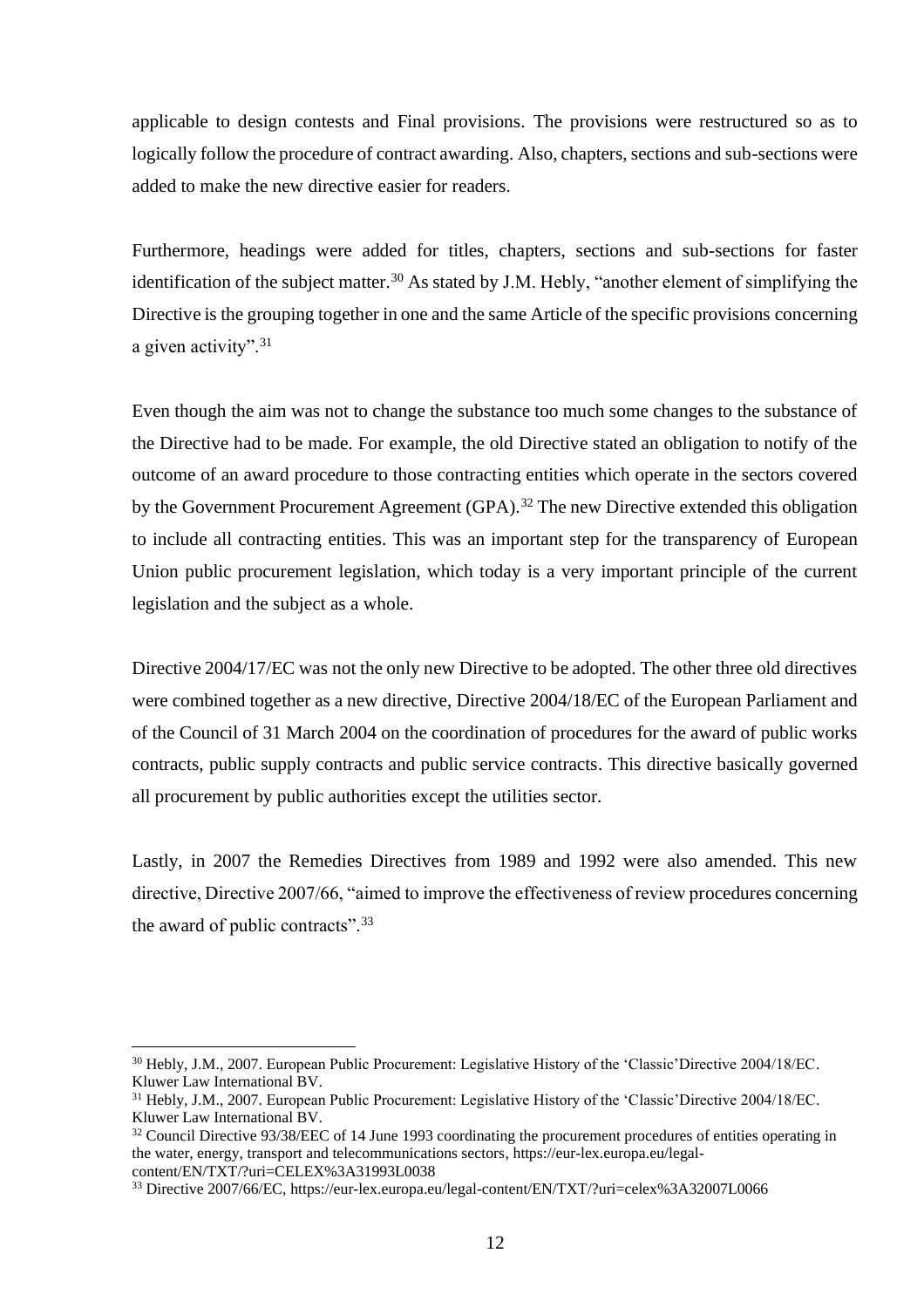To put it short, the legislative history of EU public procurement legislation has followed a rather simple cycle. It started with the first generation legislation that aimed to supervise procurement of supply and works. The second generation added utilities to the sphere of public procurement legislation. The next step in this legislative process was to add services to the list of sectors that were supervised. The third generation also started the cycle of simplification and modernisation by re-introducing old supplies, works and utilities directives in a simpler form. The fourth generation continued this cycle of simplification and modernisation by considering the effects of digital age to public procurement. We can see that the EU public procurement legislation has followed a cycle of reformation where around every ten years a new generation has been introduced.

This brings us to the next chapter of this paper, the fifth generation, the current system of public procurement in the European Union.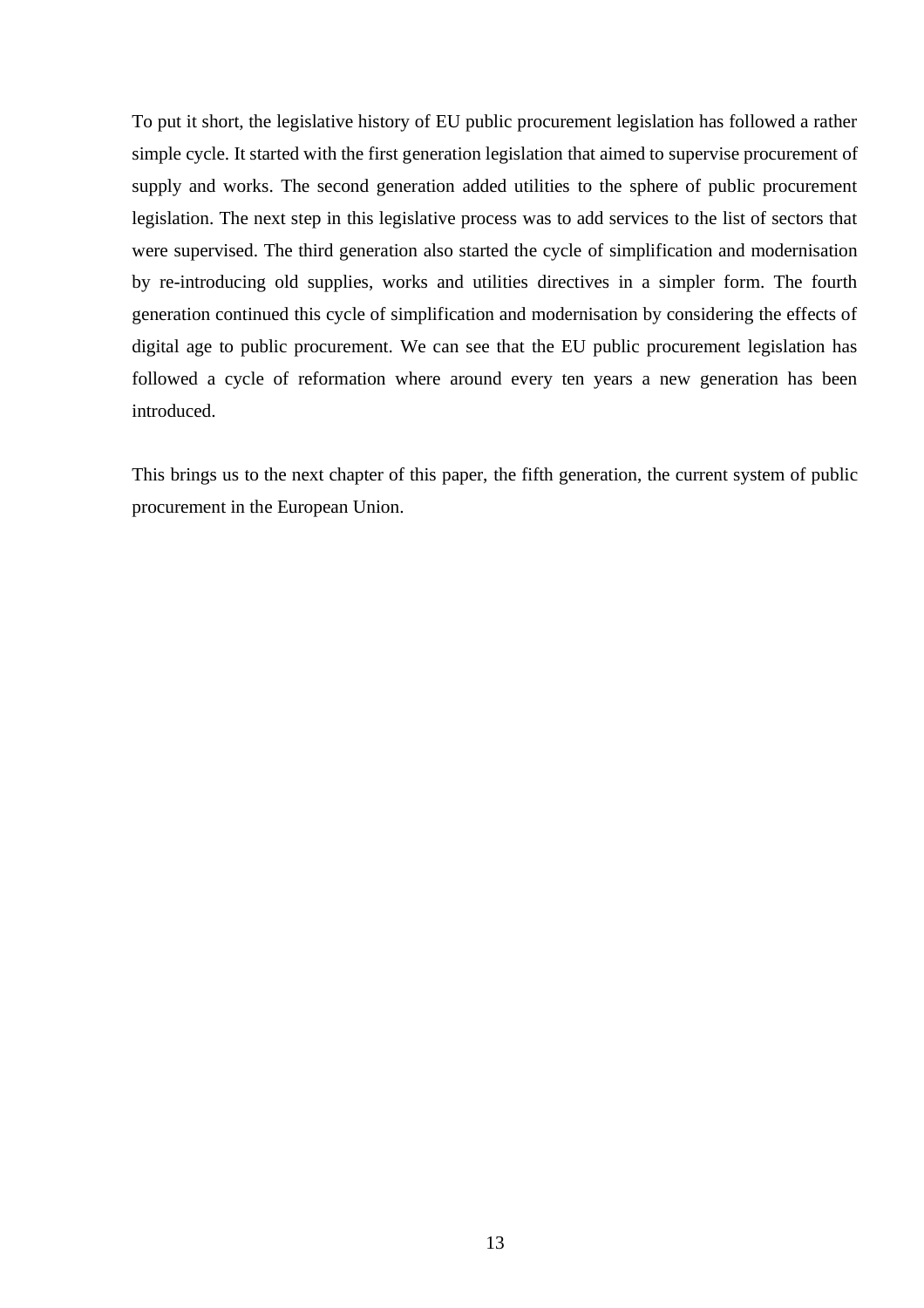### <span id="page-13-0"></span>**2. FIFTH GENERATION, THE CURRENT SYSTEM**

#### <span id="page-13-1"></span>**2.1 Fifth generation: Further modernisation and eProcurement**

Currently public procurement in the European Union is based on the newest directives and World Trade Organization's (WTO) Government Procurement Agreement (GPA) and other international agreements.

Before going further into European Union procurement legislation, it is important to note that the EU does not exist in its own vacuum of space. Huge amount of trade happens with economic operators outside of the EU as well and for this reason we have to consider international agreements such as the GPA, which is arguably "the most important international agreement aimed at opening procurement markets to international competition"<sup>34</sup>. As I mentioned the GPA is plurilateral agreement, that regulates procurement of goods and services of public authorities party to the agreement. It is bases on principles of openness, transparency and non-discrimination.

The current system of public procurement in the European Union is largely based on directives adopted in 2014 and incorporated in 2016 and their amendments. This new legislation includes three new directives, Directive 2014/24/EU of the European Parliament and of the Council of 26 February 2014 on public procurement and repealing Directive 2004/18/EC, Directive 2014/25/EU of the European Parliament and of the Council of 26 February 2014 on procurement by entities operating in the water, energy, transport and postal services sectors and repealing Directive 2004/17/EC, and Directive 2014/23/EU of the European Parliament and of the Council of 26 February 2014 on the award of concession contracts.

It is easy to say that the new generation of legislation has profoundly changed the way EU countries and public authorities spend large part of the 1.9 trillion euros used for public procurement annually. As stated by the European Commission, "the revised legislation is designed

 $34$  Reich, A. (2009). The new text of the agreement on government procurement: an analysis and assessment – *Journal of International Economic Law 12(4).* p. 990.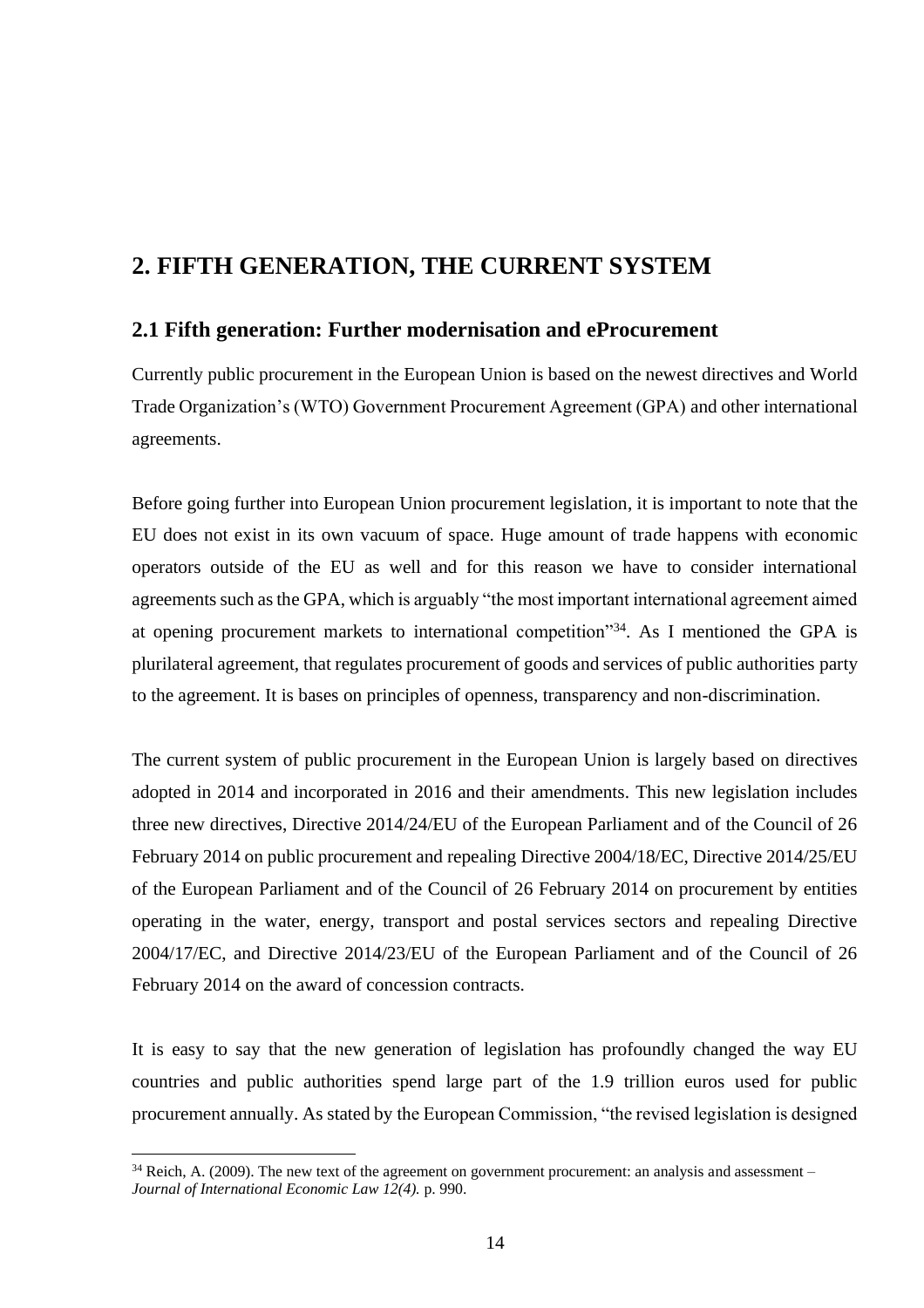to further open up the EU's public procurement market to competition, prevent "buy national" policies and promote free movement of goods and services".<sup>35</sup> Moreover, also emphasised by the European Commission is that the purpose of the new directives is to make it easier and cheaper for small and medium -sized enterprises, also known as SMEs, to bid for public contracts, and to ensure the best value for public purchases and respect the European Union's principles on transparency and competition.<sup>36</sup> The aspect of simplifying legislation in order to encourage SMEs to bid for public tenders is a welcome one as smaller actors have historically perceived the legislation to be too complicated and therefore inhibit them from participating in tendering.<sup>37</sup> This new legislation, as is the current trend in EU legislation, allows and encourages progress towards certain public policies and allows environmental and social considerations.<sup>38</sup>

In this generation of legislation, the EU has taken special notice on eProcurement that can help increasing efficiency and help SMEs. As stated by the European Commission, the new rules try to simplify public procurement procedures through smarter rules and wider use of eProcurement.<sup>39</sup> For example, European Commission introduced some new initiatives aimed at boosting eProcurement. One of the initiatives was the European Single Procurement Document (ESPD), which is a form used for proving that a bidder fulfils the exclusion and selection criteria.<sup>40</sup> The ESPD replaced all the various other forms used by the EU countries for the same purpose. Second important initiative is E-Certis, which provides information on certification requirements and helps to identify and compare different certificates requested in procurement procedures across the EU.<sup>41</sup> The third and maybe the most significant initiative of the European Commission was that eProcurement became mandatory in 2018. This means that all communication within public procurement processes must happen electronically. Lastly, the "once-only" principle was

<sup>&</sup>lt;sup>35</sup> European Commission, EU Public Procurement reform: Less bureaucracy, higher efficiency [http://ec.europa.eu/DocsRoom/documents/16412/attachments/1/translations,](http://ec.europa.eu/DocsRoom/documents/16412/attachments/1/translations) accessed 8.4.2020 <sup>36</sup> European Commission on public procurement, [https://ec.europa.eu/growth/single-market/public](https://ec.europa.eu/growth/single-market/public-procurement/rules-implementation_en)[procurement/rules-implementation\\_en,](https://ec.europa.eu/growth/single-market/public-procurement/rules-implementation_en) accessed 20.2.2020

 $37$  Karjalainen, K. and Kemppainen, K. (2008) The Involvement of Small- and Medium-Sized Enterprises in Public Procurement: Impact of Resource Perceptions, Electronic Systems and Enterprise Size. Journal of Purchasing and Supply Management, 14. P. 230–240.

<sup>38</sup> European Commission on public procurement, [https://ec.europa.eu/growth/single-market/public](https://ec.europa.eu/growth/single-market/public-procurement/rules-implementation_en)[procurement/rules-implementation\\_en,](https://ec.europa.eu/growth/single-market/public-procurement/rules-implementation_en) accessed 20.2.2020

 $39$  European Commission, EU Public Procurement reform: Less bureaucracy, higher efficiency [http://ec.europa.eu/DocsRoom/documents/16412/attachments/1/translations,](http://ec.europa.eu/DocsRoom/documents/16412/attachments/1/translations) accessed 8.4.2020 <sup>40</sup> European Commission, EU Public Procurement reform: Less bureaucracy, higher efficiency

[http://ec.europa.eu/DocsRoom/documents/16412/attachments/1/translations,](http://ec.europa.eu/DocsRoom/documents/16412/attachments/1/translations) accessed 8.4.2020 <sup>41</sup> European Commission, EU Public Procurement reform: Less bureaucracy, higher efficiency

[http://ec.europa.eu/DocsRoom/documents/16412/attachments/1/translations,](http://ec.europa.eu/DocsRoom/documents/16412/attachments/1/translations) accessed 8.4.2020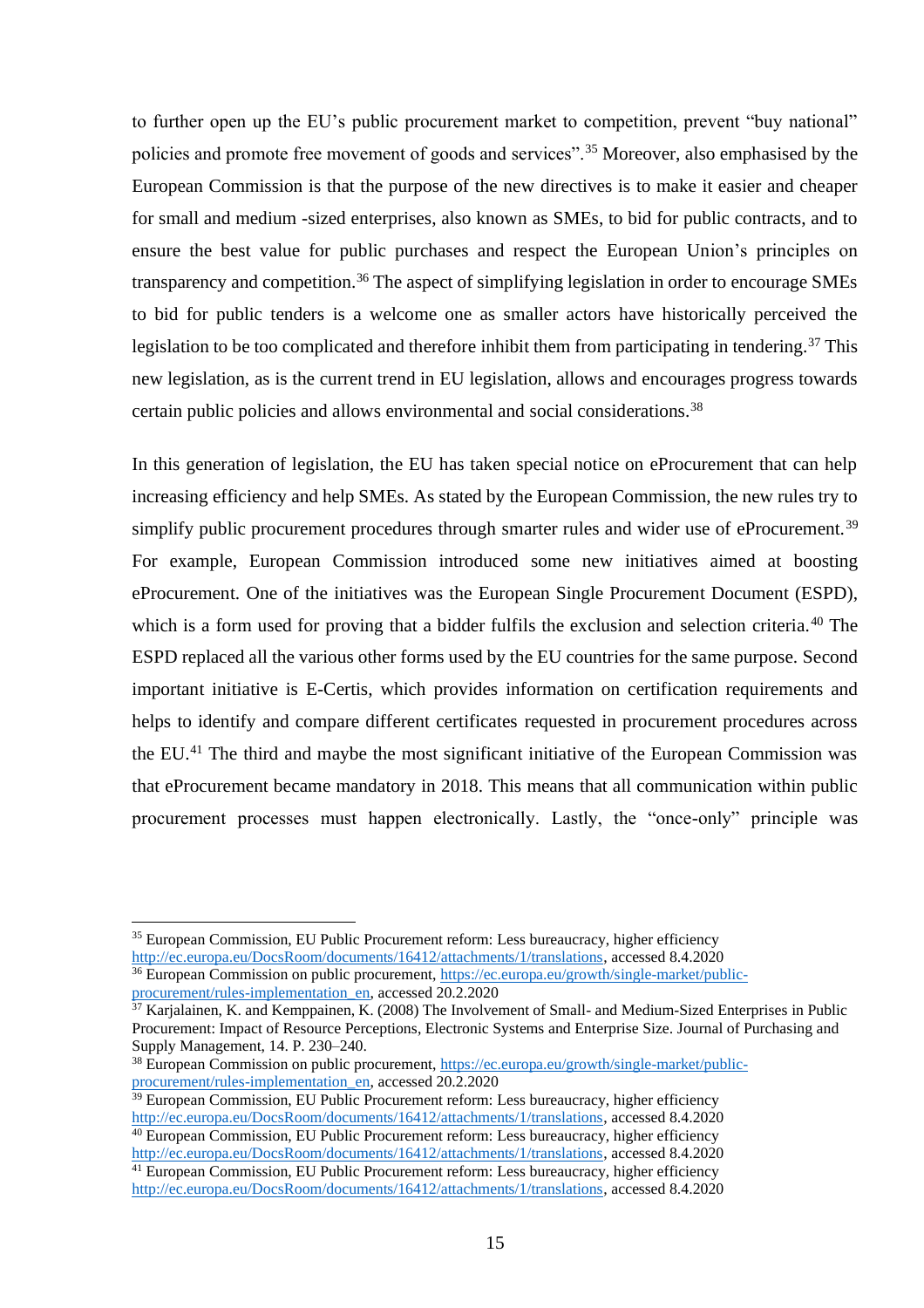introduced. It aims at creating such an ecosystem for eProcurement, which facilitates "a seamless interaction of businesses with public buyers"<sup>42</sup>.

This new focus on eProcurement has also helped give rise to other eProcurement tools other than those by the EU. Good example of such eProcurement service is Cloudia, which is used by many public authorities and private undertakings in Finland, for example the Finnish Tax Administration. Cloudia allows whole procurement proceedings to be handled electronically from the very beginning to all the way through the contracting period. Services like these have greatly helped reduce waste and produce better procurement results. This notion has also been observed by Helen Walker in her paper "The relationship between sustainable procurement and eprocurement in the public sector".<sup>43</sup>

The modernisation of procurement legislation has also helped to modernise public administrations. Unsurprisingly, this modernisation of public administrations has led to more efficient procurement processes altogether as more emphasis has been put towards internal procurement procedures.

The European Commission has stated that because authorities now have more freedom in organising procurement procedures in more flexible and efficient way, they can "speed up procedures due to shorter minimum time-limits for participation and submission of tenders, choose the best quality-price ratio option instead of having price as the sole criterion, save cost and bureaucracy with the help of ESPD and exclude bidders from procedures if they have previously shown significant and persistent deficiencies during the execution of public contract".<sup>44</sup>

The new legislation also introduced other changes aimed at simplification and increased efficiency. The new rules allow local and regional authorities to advertise their contracts with less burdensome notices instead of complex contract notices.<sup>45</sup> Other important step was in regards to cross-border checks of procurement information by public authorities. Public administrations could now verify the information and documentation they receive from foreign undertakings using

<sup>42</sup> European Commission, EU Public Procurement reform: Less bureaucracy, higher efficiency [http://ec.europa.eu/DocsRoom/documents/16412/attachments/1/translations,](http://ec.europa.eu/DocsRoom/documents/16412/attachments/1/translations) accessed 8.4.2020

 $^{43}$  Walker, H. (2012). The relationship between sustainable procurement and e-procurement in the public sector – *International Journal of Production Economics.* Amsterdam: Elsevier.

<sup>44</sup> European Commission, EU Public Procurement reform: Less bureaucracy, higher efficiency [http://ec.europa.eu/DocsRoom/documents/16412/attachments/1/translations,](http://ec.europa.eu/DocsRoom/documents/16412/attachments/1/translations) accessed 8.4.2020 <sup>45</sup> European Commission, EU Public Procurement reform: Less bureaucracy, higher efficiency

[http://ec.europa.eu/DocsRoom/documents/16412/attachments/1/translations,](http://ec.europa.eu/DocsRoom/documents/16412/attachments/1/translations) accessed 8.4.2020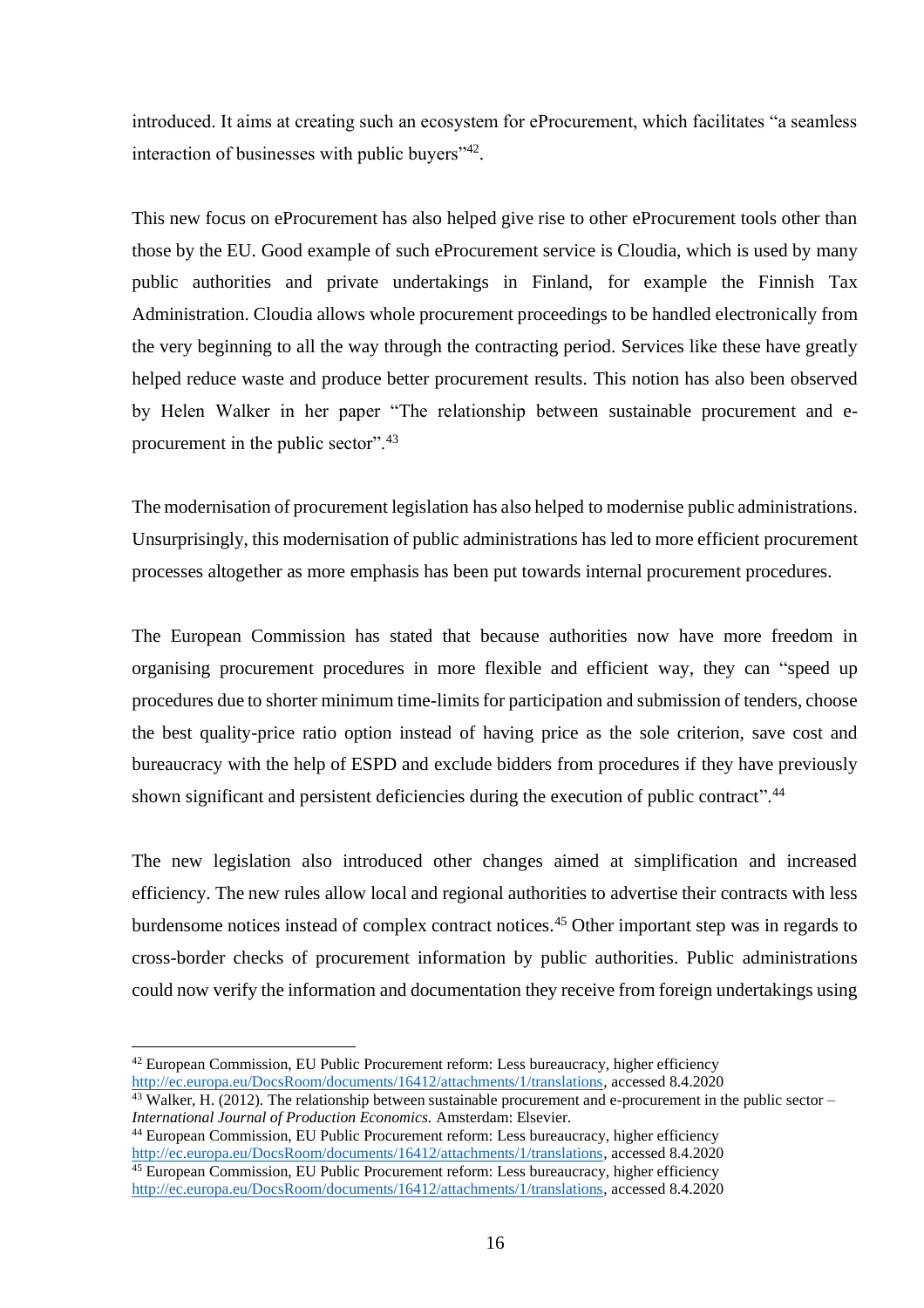the Internal Market Information System (MIM).<sup>46</sup> This helps reduce the doubt surrounding the authenticity of information and documentation provided by tenderers from other Member States.

One very important underlying aim of the new legislation was to create "a culture of integrity and fair play"<sup>47</sup>. If this aim was to be achieved as intended we would end up with truly efficient public procurement procedures. As the legislation becomes less strict and allows more freedom for the tenderers to choose how to organise procurements, the more efficient it will be. However, the problem with this kind of legislation that allows many freedoms for tenderers, is that if the fairplay elements and culture are not implemented correctly we can end up with a legislation that can be abused. We will circle back to this point in the next chapter of this paper.

#### <span id="page-16-0"></span>**2.2 Important concepts of Public Procurement**

In order to fully understand the current system of public procurement in the European Union I suggest we study the main concepts of public procurement. These concepts are explained very well and clearly in the book "The principles of public procurement regulation - Research Handbook on EU Public Procurement Law" by Christopher Bovis. In this section of the paper I'll go through some of the most important concepts of modern public procurement in a list like fashion.

First concept mentioned is "eligibility of bodies governed by public law to tender". In the public sector Directive, it is clearly stated that entities which are covered by its rules can participate in the award of public contracts, alongside private sector undertakings.<sup>48</sup> As C. Bovis has stated, it is important that participation of a public body as a tenderer does not interfere or cause distortion to competition in relation to private tenderers.<sup>49</sup> Now the obvious point of this concept is to determine who are the bodies that can tender and are therefore governed by the legislation. Many private entities conduct procurements in accordance with this law even though they are not governed by it.

<sup>46</sup> European Commission, EU Public Procurement reform: Less bureaucracy, higher efficiency [http://ec.europa.eu/DocsRoom/documents/16412/attachments/1/translations,](http://ec.europa.eu/DocsRoom/documents/16412/attachments/1/translations) accessed 8.4.2020  $47$  European Commission, EU Public Procurement reform: Less bureaucracy, higher efficiency [http://ec.europa.eu/DocsRoom/documents/16412/attachments/1/translations,](http://ec.europa.eu/DocsRoom/documents/16412/attachments/1/translations) accessed 8.4.2020

<sup>48</sup> Directive 2014/24/EU, https://eur-lex.europa.eu/legal-content/EN/TXT/?uri=celex%3A32014L0024

<sup>49</sup> Bovis, C. (2016). The principles of public procurement regulation - Research Handbook on EU Public Procurement Law. Cheltenham: Edward Elgar Publishing. 5.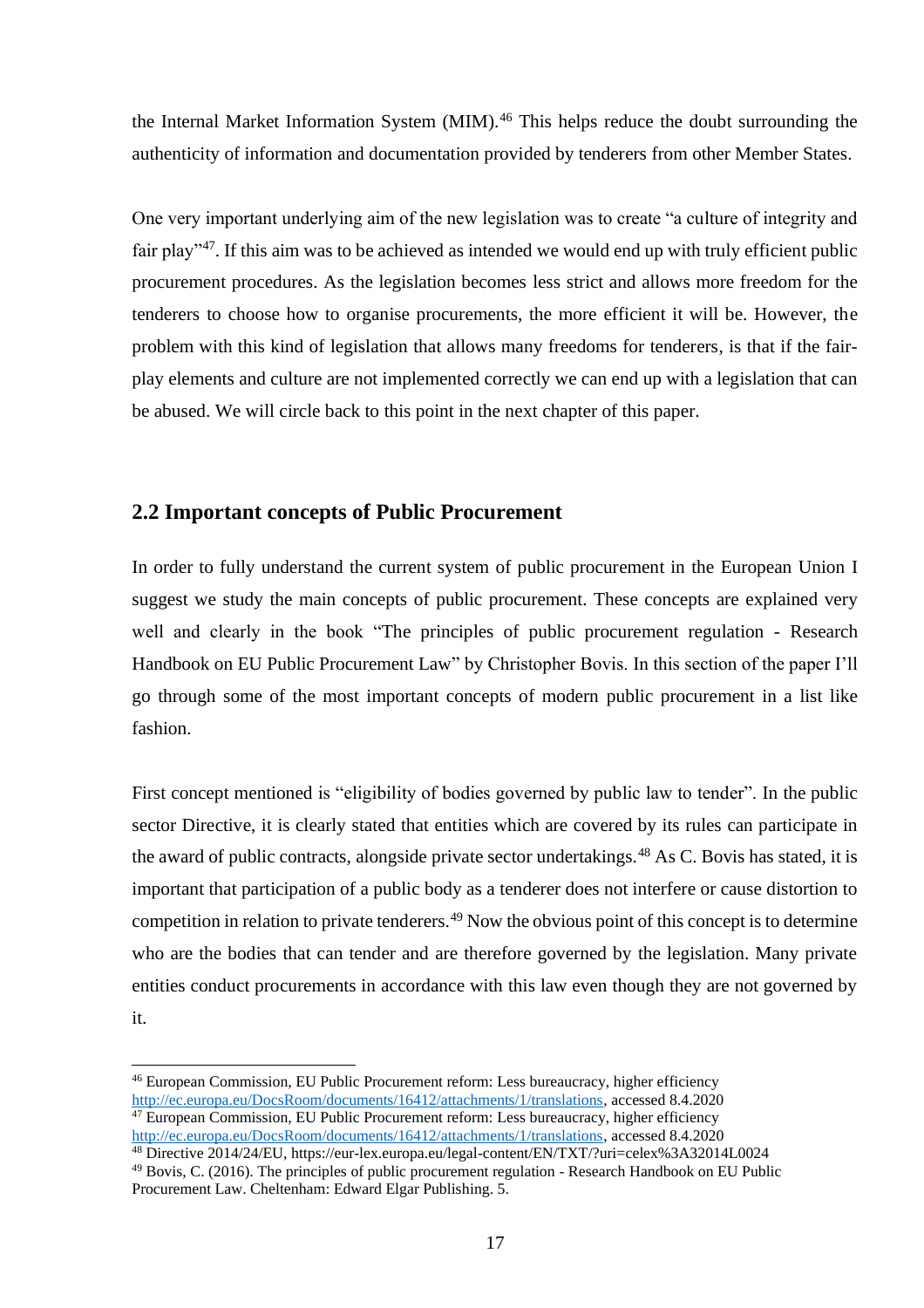Second concept, "Joint and centralized procurement" entails that the contracting authorities of Member States have the "freedom to make provision for contracts for the design and execution of work to be awarded jointly".<sup>50</sup> However, this decision must be determined by economic and qualitative criteria defined by national law. The reason for such concept is that public procurement can "benefit from scale economies and streamline planning, operation and deliveries".<sup>51</sup> These kinds of joint procurements can be very efficient or not as Member States working together have much more resources to use but at the same time in these cases there are many moving parts which can lead to rather slow procurement processes.

Third concept, "Official list of contractors" refers to use of central system of certification of private and public undertakings created for the purpose of "providing evidence of financial and economic standing as well as levels of technical capacity in public procurement selection and qualification procedures".<sup>52</sup> This concept relates more to the efficiency aspect of public procurement as it allows contracting authorities to quickly see which companies truly fulfil the requirements for the procurement at hand.

Fourth concept, "Competitive dialogue" means a new procurement procedure reserved for exceptionally complex contracts, to cases "where the public entity knows what outcome it wants in the procurement but does not know how to best achieve it".<sup>53</sup> It allows contracting authorities to discuss the subject of the procurement together with the possible bidders with the view of identifying the best solution. Again, this improves the efficiency aspect of the public procurements as it allows the parties to discuss together how best to achieve the objective of the procurement. It is important to note that at the beginning of the lifecycle of this generation of legislation this procedure was quite rarely used, but is something that at the moment is rather fashionable and is more commonly known as innovation procurement.

<sup>50</sup> Bovis, C. (2016). The principles of public procurement regulation - Research Handbook on EU Public Procurement Law. Cheltenham: Edward Elgar Publishing. 7.

<sup>51</sup> Bovis, C. (2016). The principles of public procurement regulation - Research Handbook on EU Public Procurement Law. Cheltenham: Edward Elgar Publishing. 7.

<sup>&</sup>lt;sup>52</sup> Bovis, C. (2016). The principles of public procurement regulation - Research Handbook on EU Public Procurement Law. Cheltenham: Edward Elgar Publishing. 7.

<sup>53</sup> Burnett. M. (2009). Using Competitive Dialogue in EU Public Procurement – Early Trends and Future Developments,

https://www.researchgate.net/publication/48664518 Using competitive dialogue in EU public procurement-[Early\\_trends\\_and\\_future\\_developments.](https://www.researchgate.net/publication/48664518_Using_competitive_dialogue_in_EU_public_procurement-Early_trends_and_future_developments)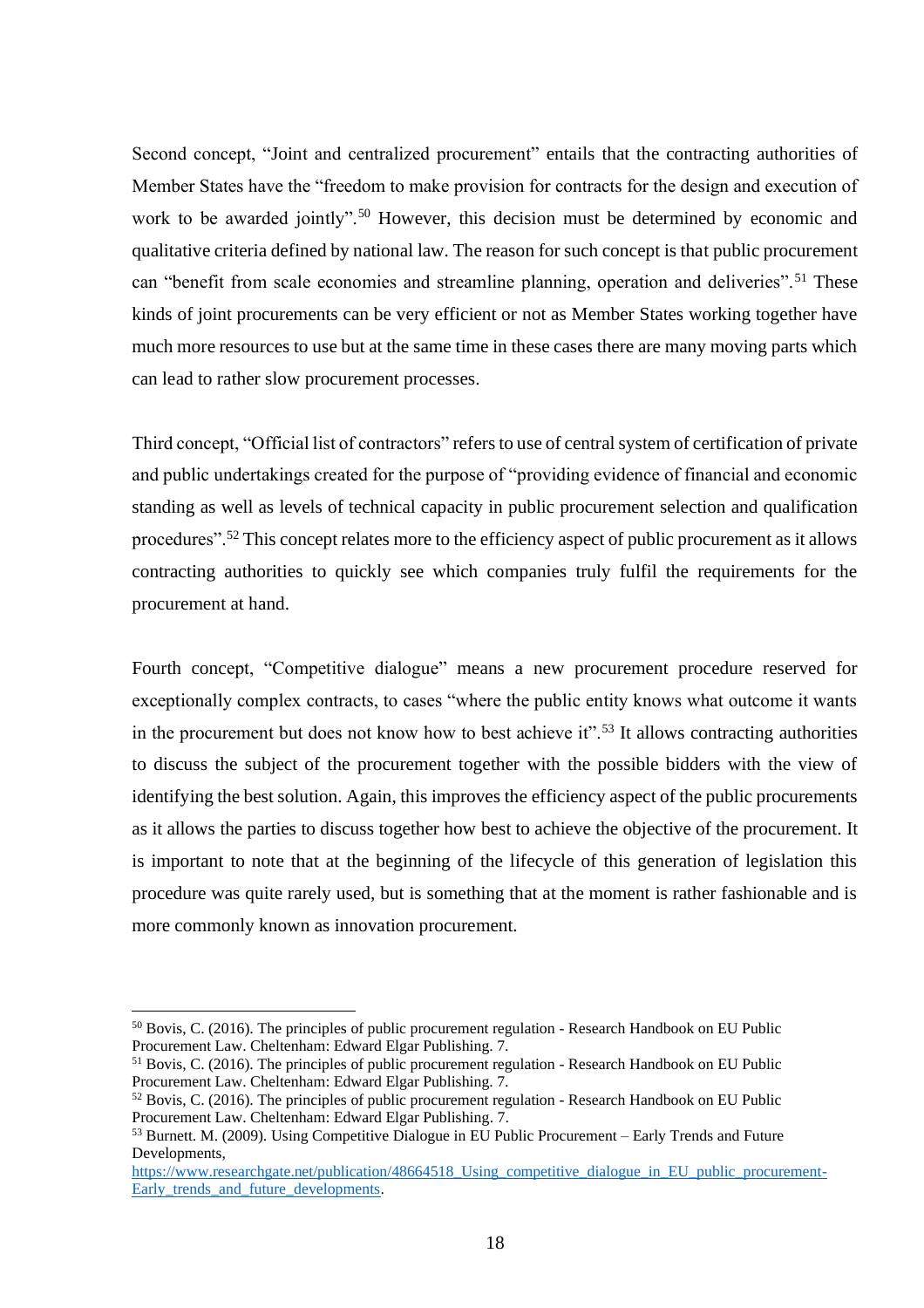Fifth concept, "Framework procurement", also known as "framework agreements" is also quite new and important procurement procedure. It is an agreement where one or more contracting authorities and one or more economic operators, where the parties establish terms and conditions of public contract which is to be awarded in the future. <sup>54</sup> This procedure is nowadays very common in many procurement sectors as it allows public authorities to efficiently award contracts when they are needed as most of the terms and conditions have already been agreed upon and the possible tenderers are already known. However, this procedure also has some significant drawback in terms of efficiency.

The problem with framework agreements is that they lock both the authorities and suppliers to the agreement for typical term of four years which can result in an agreement that is in the end best neither to the authority or the supplier. Framework agreements also bar out any possible suppliers that did not join the framework agreement before the closing date for the period of the framework agreement. To combat this Directive 2014/24/EU Article 33 introduced another system of procurement called Dynamic Purchasing System (DPS), which is an important concept in itself. The purpose of DPS is to combat the downsides of traditional framework agreements. DPS is fully electronic system that similar to framework agreement is established for a set period of time. The difference is that DPS allows suppliers to join and leave at any time during the agreement period which allows greater number of participants, which in turn boosts the efficiency of procurements themselves in terms of value gained.

Sixth concept of the book is "Electronic procurement". I have already talked about eProcurement quite extensively so I'm not going to go too much into detail in it here. But I want to express that as we already talked about in the second concept, Joint and Centralized procurement, streamlining the processes can have a huge impact on the efficiency of procurement processes. This is exactly why eProcurement is so important. eProcurement allows streamlining much more extensively than regular procurement especially in repetitive purchasing. I would personally go as far as saying that eProcurement is the single most important advancement of procurement law when it comes to efficiency of procurement processes.

Traditionally the award criteria for public procurement has been "most economically advantageous offer" meaning that traditionally the cheapest offer will be awarded with the contract. This brings

<sup>54</sup> Bovis, C. (2016). The principles of public procurement regulation - Research Handbook on EU Public Procurement Law. Cheltenham: Edward Elgar Publishing. 10.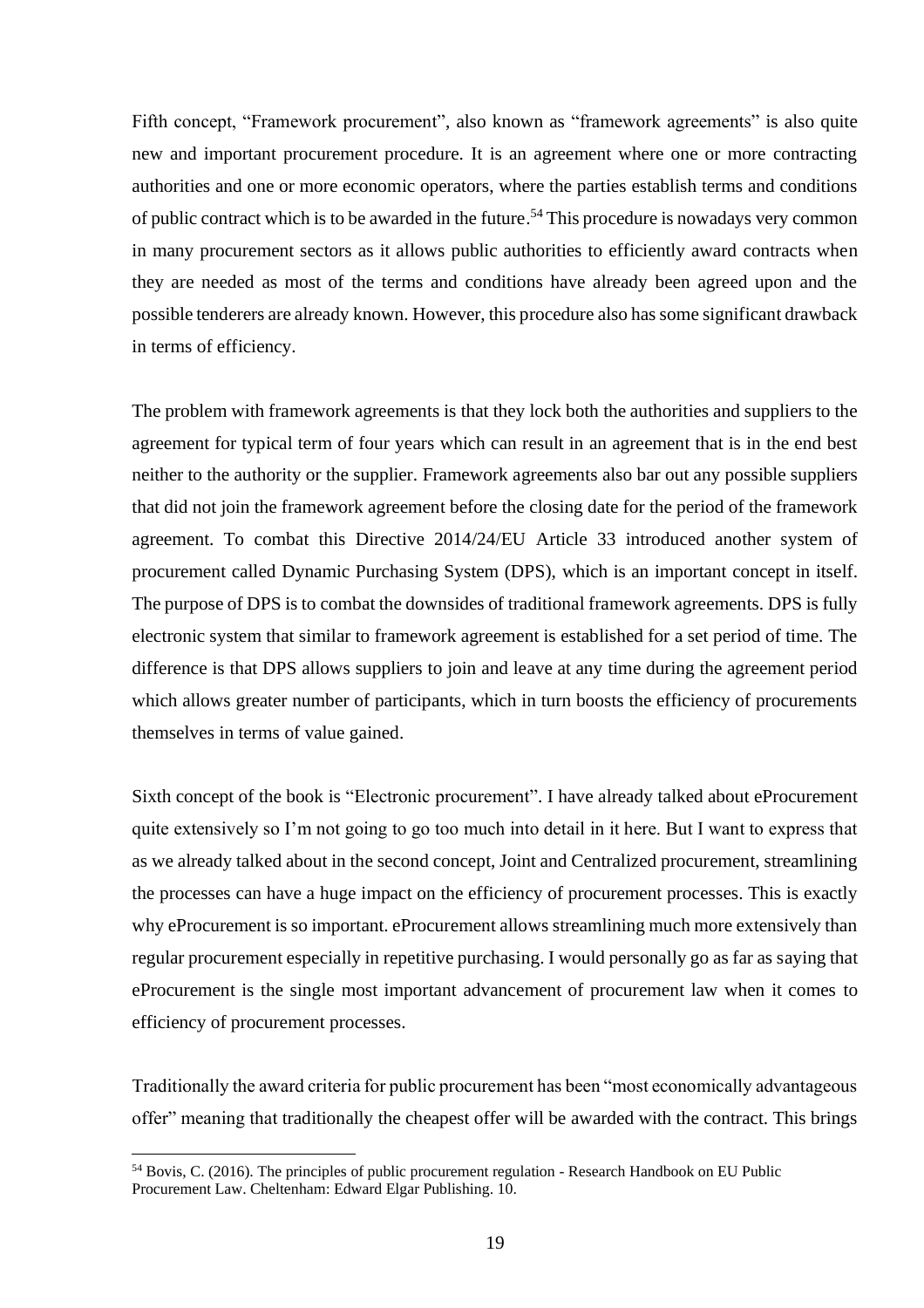us to the seventh concept, "The award criteria and the introduction of policies in public procurement". Even though courts have still mostly held a favouring position most economically advantageous offer the court has recognised the discretion of authorities to use other non-economic criteria when awarding contracts, mainly based on policies such as sustainability etc.

Eighth and last concept I want to talk about is, "Small and medium enterprises", which contrary to C. Bovis I formulate as the need of getting SMEs more involved, which directly merges with the policy of the Commission as stated earlier.<sup>55</sup> Helping getting SMEs involved in public procurement is an excellent way to boost innovation and to giving new perspective on old things. Involving SMEs is very much in line with the current trend of innovation procurement where the aim is to create partnerships which allow authorities and private undertakings to together construct and innovate new and better results in terms of efficiency and public policy.

As we can see from the above-mentioned concepts, the EU has in recent years put enormous amount of emphasis on streamlining and simplifying the legislation and procedures. As the result of this the efficiency of public procurement procedures has increased tremendously. This is an obvious improvement for the whole field.

To conclude this chapter, the fifth generation of EU public procurements has greatly expanded on the aim of modernisation started in the fourth generation. It started from the adoption of the 2014 Directives and still continues to this date. It has introduced some new procurement procedures that have had great effect on the efficiency of public procurement in the EU. The new legislation also tackled the problems of cross-border procurement by introducing new systems such as the Internal Market Information System. Perhaps the most significant change has been the "introduction" of eProcurement as the main procedure, which became the new norm in 2018. eProcurement itself has been a great driving force for further streamlining and increase in efficiency of public procurement procedures. The Directives that set out to simplify the procedures of public procurement has so far seemed to achieve their goals quite well. But perfect it is not.

<sup>55</sup> Sjåfjell, B., Wiesbrock, A. (Eds.). (2015). *Sustainable Public Procurement under EU Law: New Perspectives on the State as Stakeholder*. Cambridge: Cambridge University Press.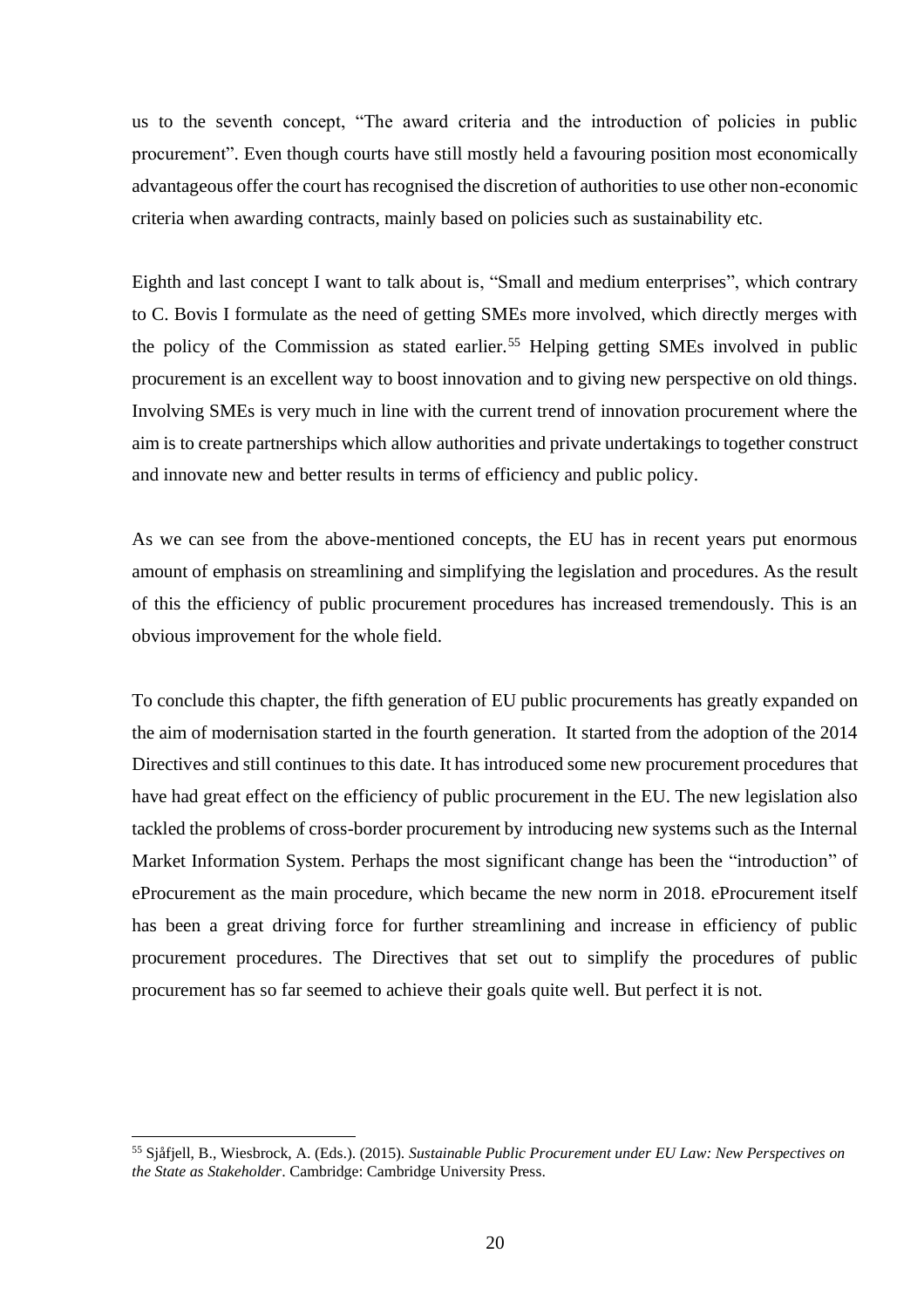# <span id="page-20-0"></span>**3. ASSESSING THE BALANCE BETWEEN EFFICIENCY AND TRANSPARENCY.**

As mentioned before "public procurement is a key economic activity of governments"<sup>56</sup> and it "accounts for large proportion of Gross Domestic Product (GDP) of the EU Member States"<sup>57</sup>. This makes Public procurement "a powerful exercise".<sup>58</sup> "The main objectives of EU public procurement policy are to increase the efficiency of public spending and to support the attainment of Single Market". <sup>59</sup> Now, as we have seen the European Union has put major emphasis on boosting efficiency and transparency in public procurement procedures in the recent years as evident by the aims of the newest legislation. But some questions still remain to be answered. Where do we stand on the balance between principles of transparency and efficiency? What is their relation to one another altogether? And is this something that needs more attention. First I will have to explain how I perceive these two very important principles in light of this paper.

#### <span id="page-20-1"></span>**3.1 Principle of Transparency**

Transparency is one of the most important principles of public procurement. It focuses on two main aspects. First, it creates a system of openness in public procurement, which allows greater amount of accountability of economic operators and helps eliminate discrimination based on accountability.<sup>60</sup> Secondly, transparency aims to ensure that public procurement represents "basis for a system of best practice for both parts of the equation".<sup>61</sup> The latter is achieved by encouraging supply-side operators to take part in determining needs of the demand-side. This principle of

<sup>56</sup> Piga, G. (Ed.), Tatrai, T. (Ed.). (2016). Public Procurement Policy. London: Routledge. 1.

<sup>57</sup> Piga, G. (Ed.), Tatrai, T. (Ed.). (2016). Public Procurement Policy. London: Routledge. 1.

<sup>58</sup> Bovis, C. (2015). The Law of EU public procurement. Oxford: Oxford University Press.

<sup>59</sup> Georgopoulos, A., Hoekman, B. M., Mavroidis, P. C. (Eds.). (2017). The internationalization of government procurement regulation. Oxford: Oxford University Press.

 $60$  Bovis, C. (2016). The principles of public procurement regulation - Research Handbook on EU Public Procurement Law. Cheltenham: Edward Elgar Publishing. 35.

 $<sup>61</sup>$  Bovis, C. (2016). The principles of public procurement regulation - Research Handbook on EU Public</sup> Procurement Law. Cheltenham: Edward Elgar Publishing. 35.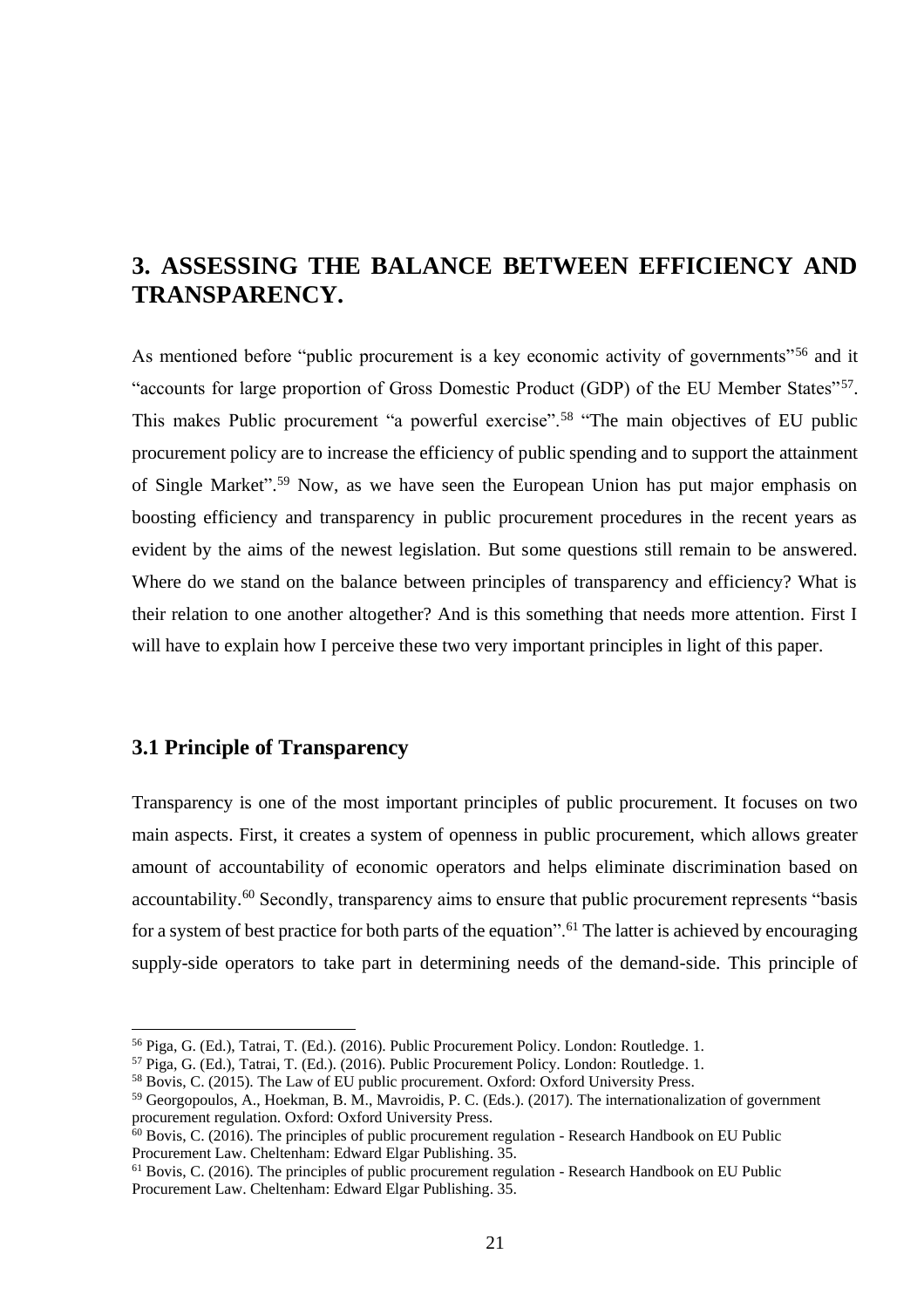transparency in public procurement is mostly achieved by enforcing different kinds of mandatory notifications and publishing of tenders. In essence, principle of transparency is the key factor in ensuring fair competition between undertakings.

Public procurement has always been a "hot spot for corruption" as stated by G. Piga<sup>62</sup> and huge amounts of public funds are wasted because of corruption every year. This funnily enough makes a straight correlation between principles of transparency and efficiency. Maybe principle of transparency doesn't always go against principle of efficiency and rather complement one another. It is also important to state that principle of transparency is one of the most effective means of combating corruption in public procurement, which I why it is of paramount importance to make sure that transparency is in balance with efficiency so that corruption does not get out of hand but at the same time the resources of public authorities are used efficiently.

#### <span id="page-21-0"></span>**3.2 Principle of Efficiency**

Efficiency as a concept can be looked at from many perspectives which is why it is sometimes hard to give it a concise definition. In essence, by efficiency in this paper I mean how efficiently can procurement procedures be conducted and how much money will be used for conducting these procedures and how much mandatory bureaucracy there is. Efficiency can be measured for example on how many hours of work is needed to complete certain steps of procurement procedure and how much that will cost for authorities and economic operators. Other important aspect of efficiency is how much can an authority get for certain amount of money, which closely links it to market competition. Usually the more there are interested parties and offers the more an authority can get for their money.

While increase in efficiency can greatly affect how much public funds are used to conduct procurement processes it also tends to increase the possibility of corruption as well. As authorities enjoy more freedom to design contract awards as they please the more possibilities there are for them to design them in a way that is anti-competitive, corrupt.

 $62$  Piga, G. (Ed.), Tatrai, T. (Ed.). (2018). Law and Economics of Public Procurement Reforms. London: Routledge.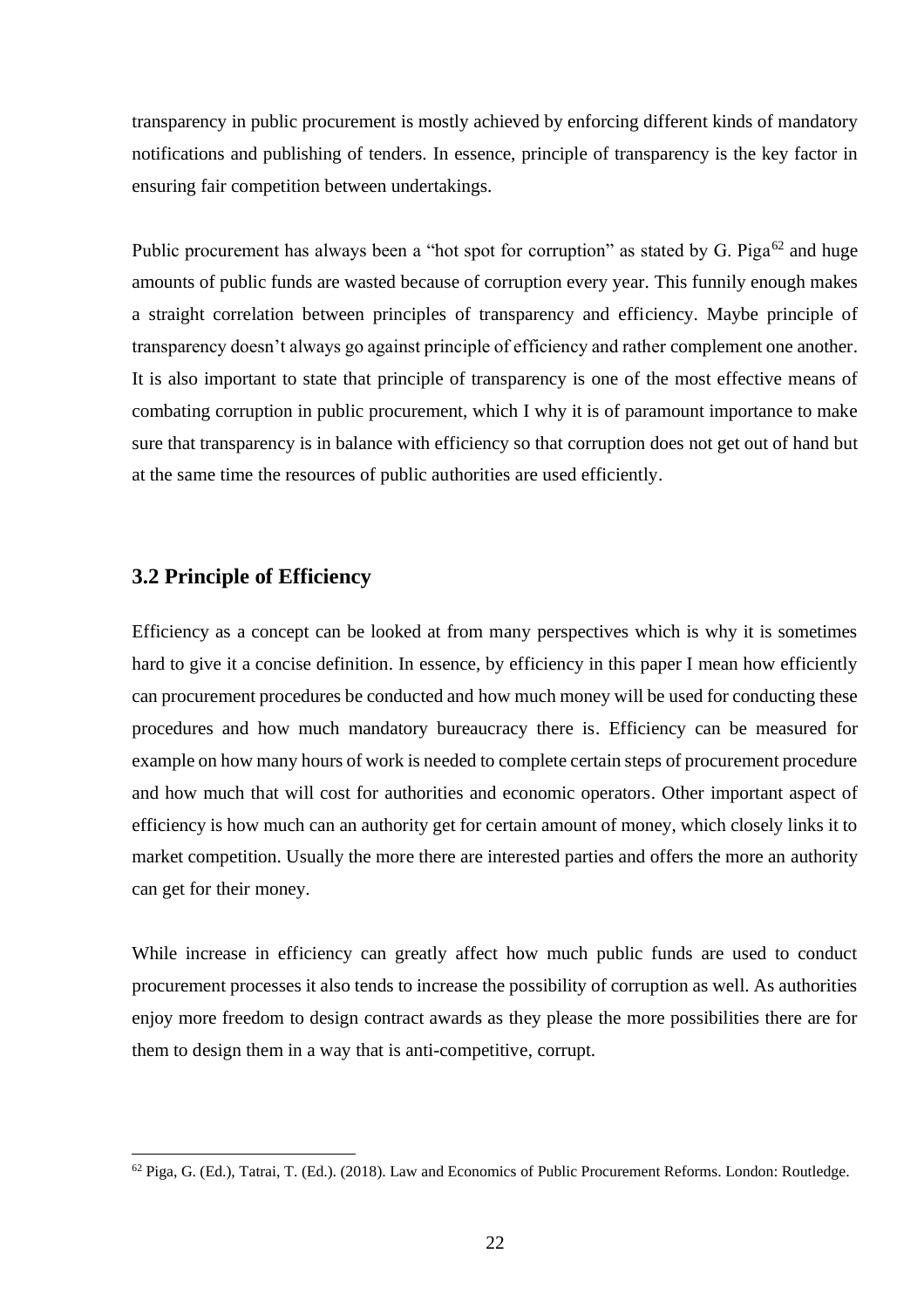As we have seen from the previous chapters, the European Union procurement legislation has taken huge steps in efficiency. There are new procurement procedures that can very efficiently handle contracts that used to be really hard to execute, new systems that utilize electronic means, both public and private. The current procurement procedures have been very much streamlined to almost perfection. But as one might have noticed aspects of transparency hasn't been anywhere near as prominent in recent legislation as efficiency. This clearly shows a balance shift towards more efficient procurement proceedings at the cost of aspects of transparency. This to me demonstrates EU's willingness to trust public authorities more than in the past. This shift allows us to question the balance of these extremely important concepts of public procurement.

### <span id="page-22-0"></span>**3.3 Transparency and efficiency in terms of time required to conclude public procurement**

The case that got me thinking about this subject in the first place was the case of VERO vs IMB from 2012. This case being from 2012 meant that it was resolved under the old legislation, which got me thinking what is the situation now with the new legislation. Under the old legislation we had cases where procurement procedures were delayed by years, the aforementioned being one of them, simply for the reason that "if we cannot win, they cannot either". VERO was conducting a procurement of new system, worth 226 million euros, under framework agreement. They got two bids, one by Fast-Nortal grouping and one by IBM. VERO decided to exclude IBM's offer due to abnormally low tender. Such action is permitted under Finnish law in article 63 of Act on Public Procurement and Concession Contracts. This article is derived from Article 69 of the Directive 2014/24/EU. In this case the tender offered by IBM was 40% lower than Fast-Nortal grouping's and even more significantly lower than the estimate of VERO, which was based on thorough market research. IBM decided to appeal the decision and subsequently lost the case in the Market Court of Finland. However, because of this legal battle the implementation of the system provided by Fast-Nortal grouping was delayed by over a year. To those familiar to the subject it is quite easy to conclude that IBM never really had the chance to win the case but rather one key purpose of the appeal most likely was that they wanted to interfere with their competitor's business as delays of this magnitude can have serious financial consequences to parties involved and definitely is not very efficient in the grand scheme of things. Public procurement proceedings can already take up years to be finished in the first place and if we start adding years for every unnecessary legal battle we'll never be able to achieve anything in the set timeframe and once we finally do the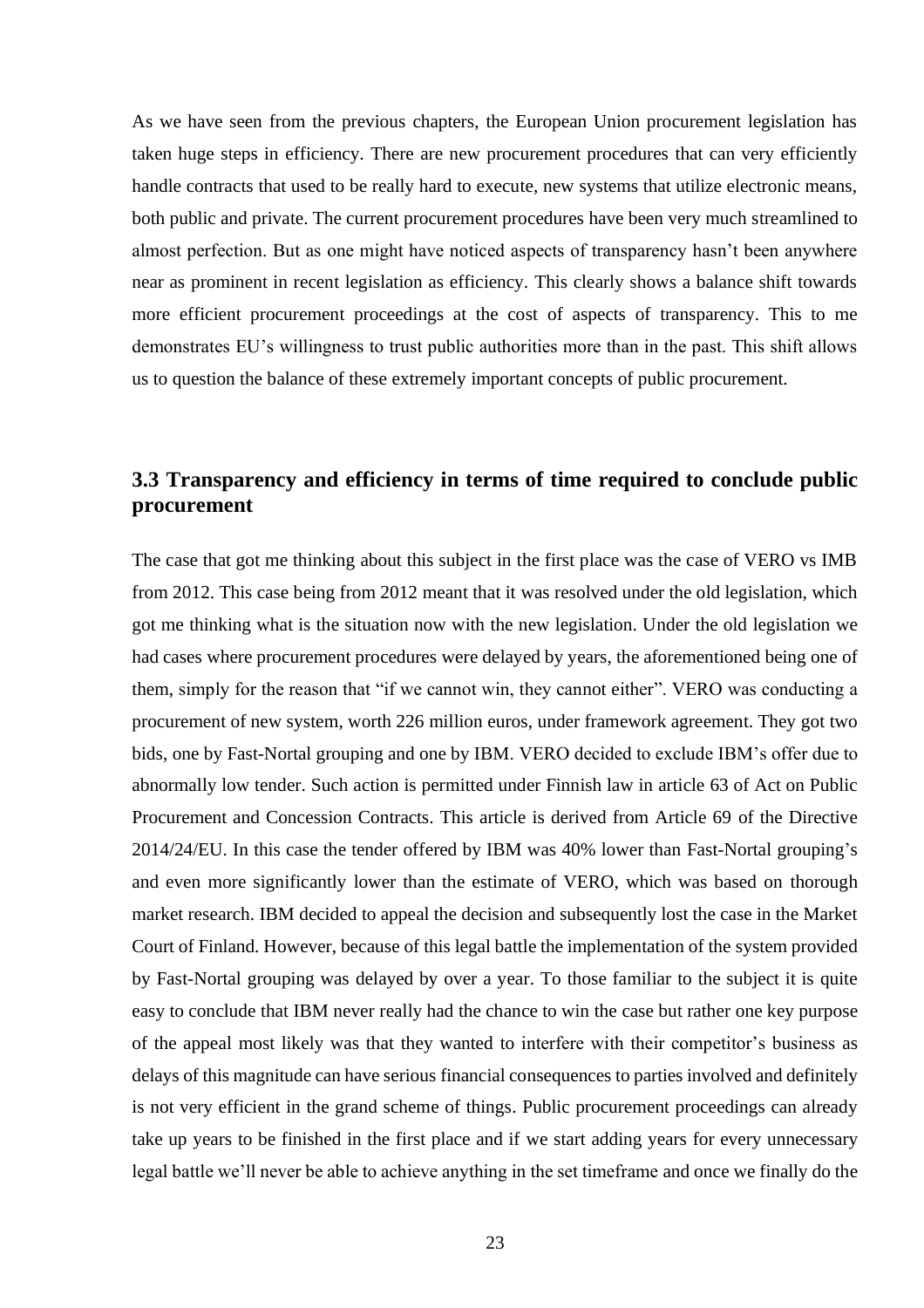products tendered can already be outdated. This case was one of the reasons why I chose this topic. Unfortunately, the more I read about the subject the more I realized that the problems of the current system lie elsewhere other than the long wait times for appeals.

It is a fact that many public procurements take up long time to be completed because of the many steps and subsequent waiting periods required by the legislation. However, the introduction of eProcurement has significantly reduced the amount of time elapsed waiting unnecessarily as all procurements have moved to electronic form. This means that the time needed to complete any public procurements depend mostly on the mandatory waiting periods set forth by the law in order to fulfill the transparency requirements. These, in my mind, seem to be very much within reasonable range if we consider the purpose of this. For example, there needs to be time for the undertakings to produce a valid offer. Without such time window there wouldn't be any offers and the whole procedure would be useless.

So, in the end, I have arrived to the conclusion that principle of transparency is rather in line with the principle of efficiency in terms of time required to complete a procurement from start to finish. Reason for this being that the introduction of mandatory eProcurement and other streamlining methods have removed much of the unnecessary time-consuming hassle associated with the previous generations of public procurement, e.g. Posting of the tenders through traditional means. This has left the waiting times associated with requirement of transparency in place but I would argue that the benefits of them far outweigh the drawbacks they produce in terms of efficiency.

#### <span id="page-23-0"></span>**3.4 Efficiency in terms of cost-effectiveness**

As I have mentioned earlier one of the key aspects of public procurement has traditionally been cost-effectiveness of public procurements. A notion confirmed numerous times by courts.<sup>63</sup> Again, as I have come to realize. The current problems with cost-effectiveness have less to do with imbalance of the two talked about principles and more to do with competition. Having talked to sources close to the subject it seems that the main problem, at least in Finland is that there are not many offers presented to tenders which means that true competition does not really exist. Without healthy competition the prices of services and therefore offers do not necessarily represent a true

 $<sup>63</sup>$  Bovis, C. (2016). The principles of public procurement regulation - Research Handbook on EU Public</sup> Procurement Law. Cheltenham: Edward Elgar Publishing. 15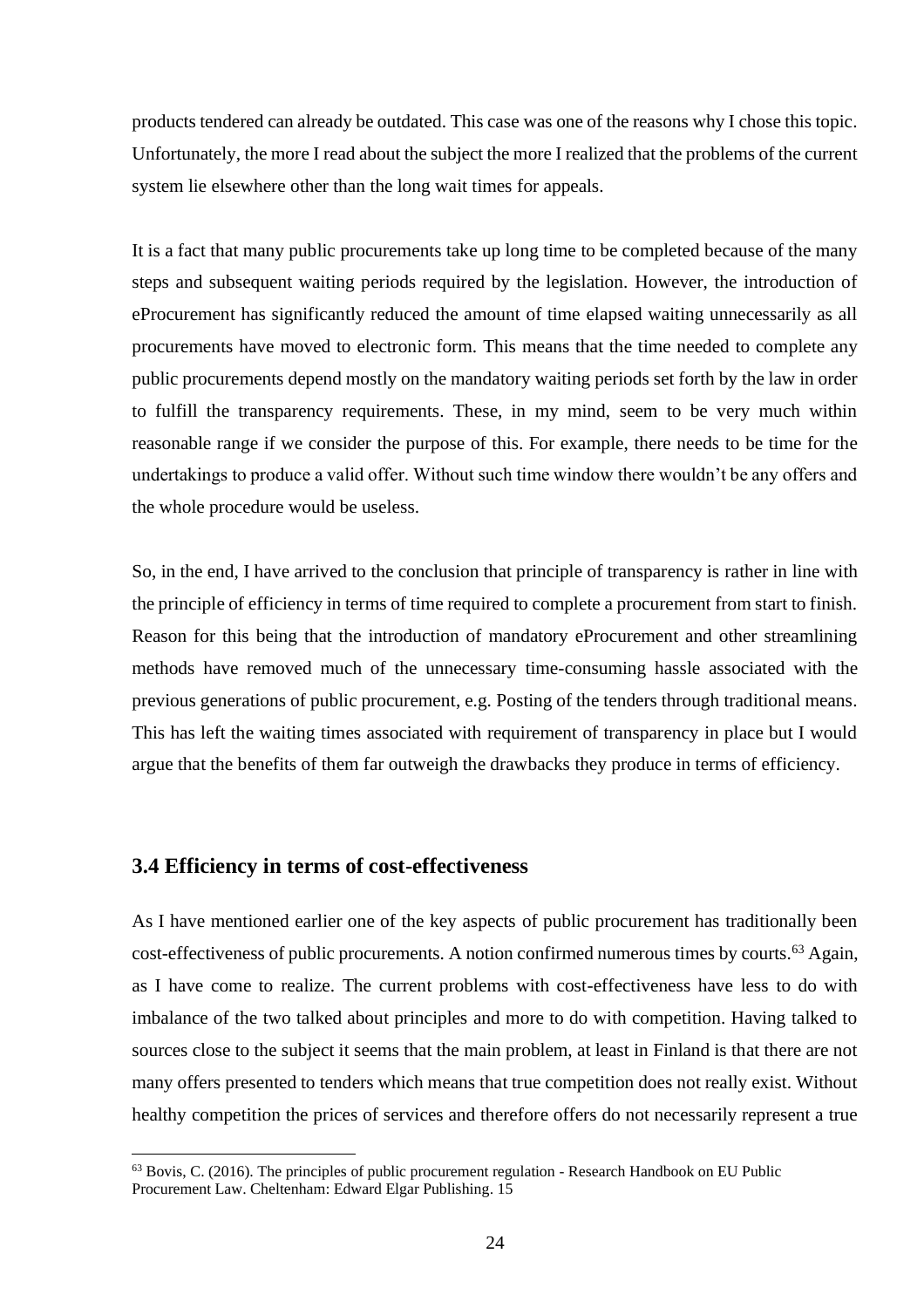worth of services provided. For this reason, it is of paramount importance to get more SMEs involved. Getting them more involved will help increase healthy competition which in turn will drive prices down and make public procurement more efficient for public authorities.

#### <span id="page-24-0"></span>**3.5 Harmonization of the transparency rules in national level**

As stated by Kirsi-Maria Halonen in 'Disclosure rules in EU Public Procurement: Balancing between competition and transparency' (2016), "requirement of transparency, open electronic access to contract notices and invitations to tender are promoted and required under the new 2014 EU Public Procurement Directives"<sup>64</sup>. To me the problem is that the new legislation is silent on the actual tenders. It is not required by the EU law to disclose any specifics of the actual tenders submitted. Such discretion solely falls to national law. This means that some Member States, such as the Nordic Countries, do in fact disclose parts of the submitted tenders but some Member States do not. For example, in Finland most public tenders are posted on a site called www.tutkihankintoja.fi for anyone to look at.

These kinds of differences raise the question of harmonization of national laws in the field of public procurement. Could that be a deciding factory in economic operations' decision-making process. I certainly understand how that can be a factor for undertakings. Maybe they don't want to take part in public procurement in some Member States because they do in fact disclose some information about the tenders that they wouldn't want to be disclosed. Wouldn't that be in a way counterproductive if we consider the European Single Market, which has greatly affected the EU public procurement legislation. Certainly, not having to disclose any part of the submitted tenders is more efficient than disclosing parts of the tenders. Obviously, the full tenders cannot be disclosed as they most often include material that falls under trade secret, and therefore someone would have to go through the full tender with all the annexes. That, I can tell you, is not very fast as tenders with all the annexes can consist of hundreds of pages.

This raises the question whether EU should take more active role in deciding what and how certain information relating to tenders needs to be handled. It would certainly help with the harmonization of national laws of Member States. Furthermore, I would suspect that taking more prominent

 $64$  Halonen, K. M. (2017). Disclosure rules in eu public procurement: Balancing between competition and transparency - *Journal of Public Procurement*. 16(4). Bingley: Emerald Publishing.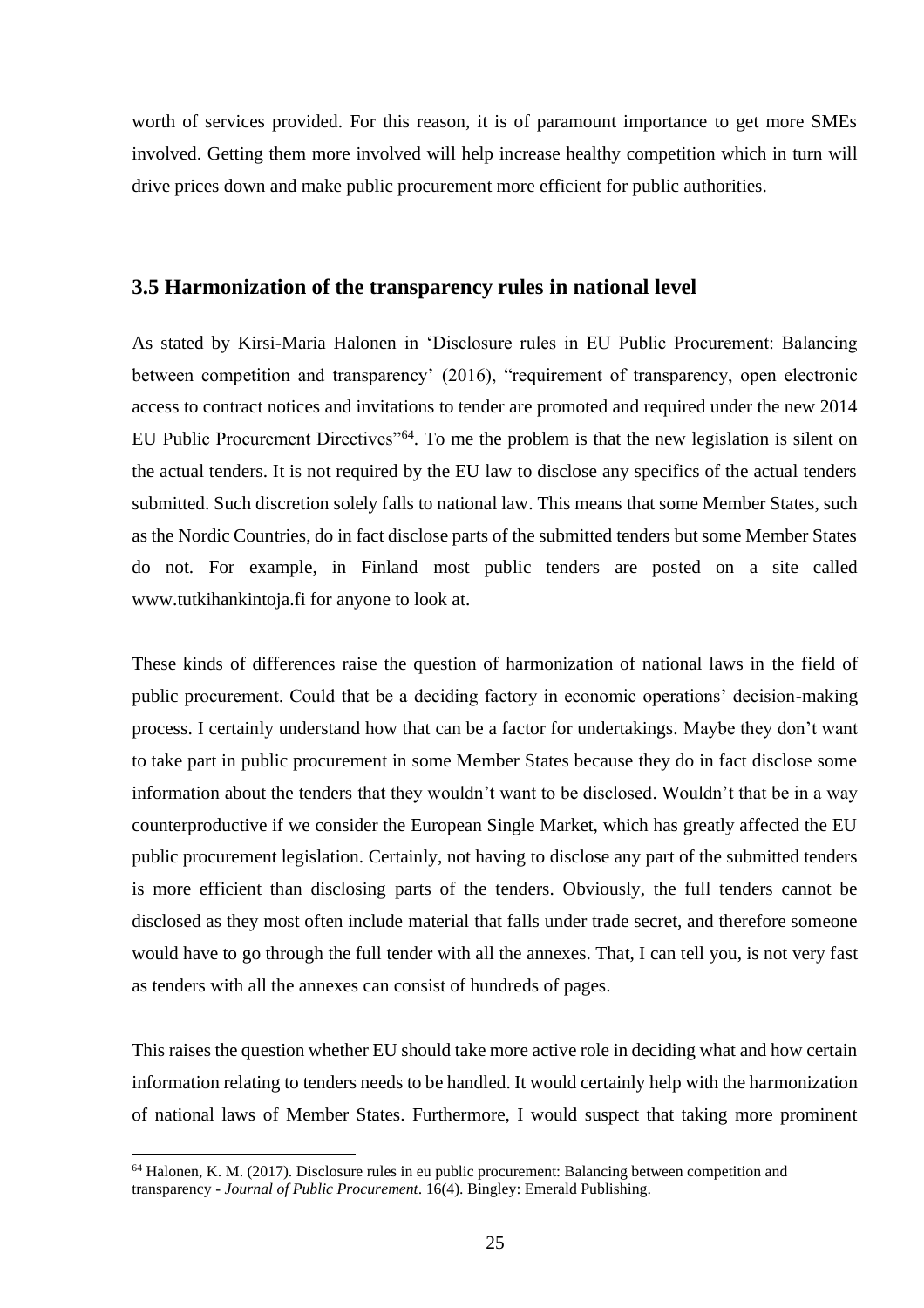stance on the matter would benefit the Single Market as a whole. But that is a question for another time.

#### <span id="page-25-0"></span>**3.5 Targeted scoring**

The problem of balance between transparency and efficiency is rather complicated. In some ways they go hand in hand but in some they can seriously hinder one another. For example, we can think about transparency as a safeguard against anti-competitive behavior and policies, and corruption. In this case, we have to think about all the extra steps that have to be taken in order to achieve that goal, for example the requirement of publishing the results of procurement procedure.

The current legislation imposes public authorities with many obligations to notify every party on the process of procurement. Some scholars have even gone as far as to state that "EU public procurement rules tend to facilitate excessive market transparency"<sup>65</sup> This statement actually makes quite a lot of sense considering EU legislation require contracting authorities to disclose to "any tenderer that has made an admissible tender ... the characteristics and relative advantages of the tender selected as well as the name of the winning tenderer or the parties to the framework agreement<sup>166</sup> One situation where EU's hunger for more efficient public procurement processes may have come at the expense of anti-corruption has to be talked about. The new legislation allows public authorities to design descriptions of the subject of the procurement and how they score tenders quite freely. This has also been noted by Joaquin Nunes de Almeida who has stated that "the design of public procurement rules plays a key role in determining the efficiency of the system to provide tax-payers value for money".<sup>67</sup> This new freedom could allow procuring authorities to design their procurements in a way that is aimed at choosing certain tenderer. For example, if the authority is conducting public procurement for new chairs and already knows that they want to buy the chairs from one specific company, they could design the procurement process in a way that gives highest score to that offer. They can for example give certain aspects of the products

 $66$  Article 55(2) of Directive 2014/24/EU,

<sup>65</sup> Sanchez-Graells, A. (2019). Transparency and competition in public procurement: a comparative view on their difficult balance - *Transparency in EU Procurements*. 4.

https://eur-lex.europa.eu/legal-content/EN/TXT/?uri=celex%3A32014L0024

<sup>67</sup> Piga, G. (Ed.), Tatrai, T. (Ed.). (2018). Law and Economics of Public Procurement Reforms. London: Routledge.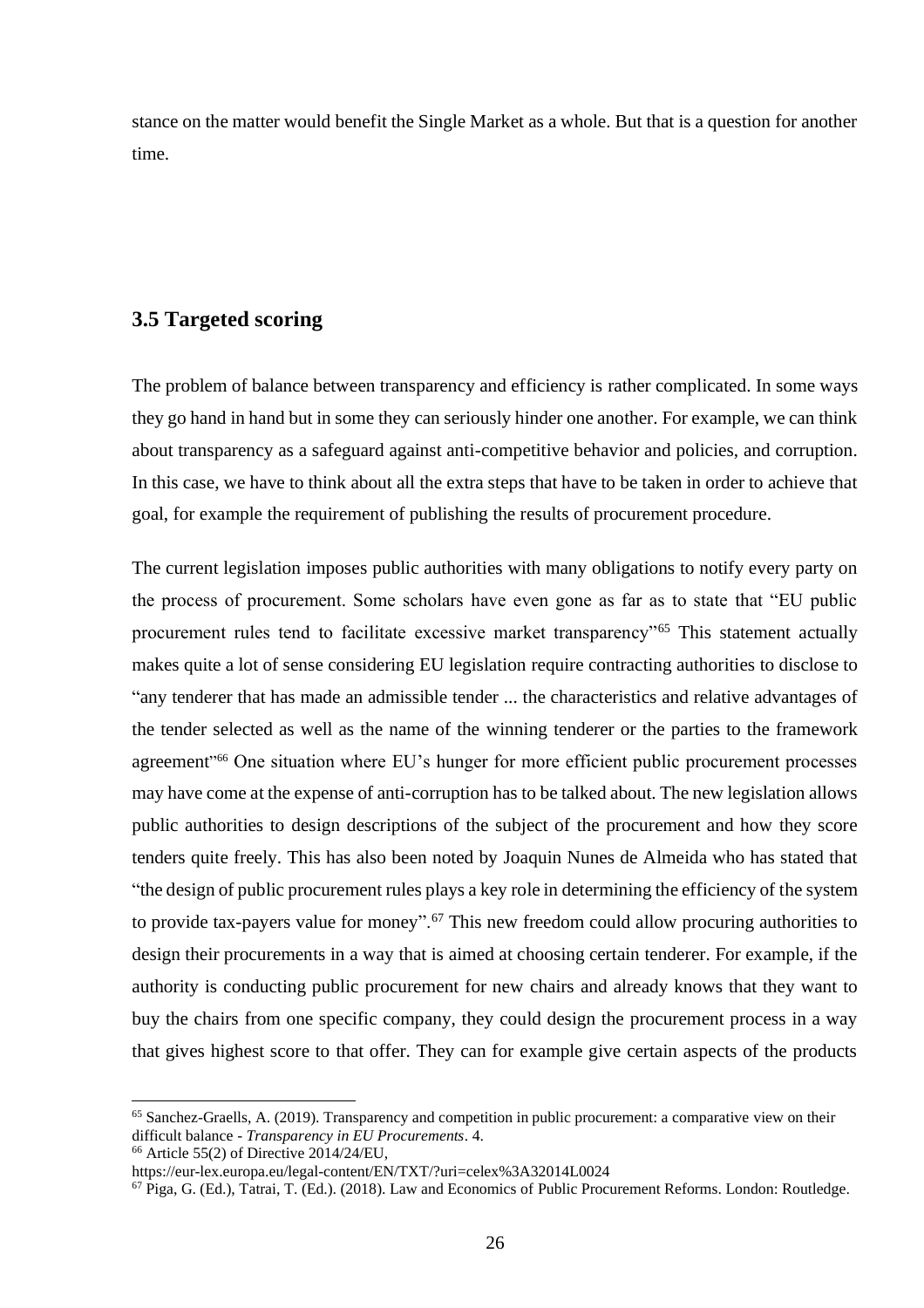more weight in the scoring than others if they know that the specific product they want would do great in that aspect. I would call this "targeted scoring". Unfortunately, the legislation is still quite new and there aren't any major cases on the subject, yet at least.

#### <span id="page-26-0"></span>**3.6 Some concluding notes**

As I have mentioned earlier the current "hot" and upcoming trend in public procurement is innovation procurement, a procedure where the purpose is to boost innovation and create lasting partnerships. Innovation procurement provide SMEs with great opportunities as a contract with public authority can provide them with much needed funding. SMEs can often have a fresh perspective on things which I am sure all public authorities will welcome with open arms. This is also a great news for the EU as getting SMEs involved was one of the key objectives of the new legislation. This change can already be notices as stated by Hans Knutsson in his article "Innovation in the Public Procurement Process: A study of the creation of innovation-friendly public procurement".<sup>68</sup>

After having gone through the process of research I have come to understand that the problems I thought existed had far less to do with balance of transparency and efficiency than I thought and more with evolution of the law and competition in general. As stated originally by Catriona Munro in book 'Competition law and public procurement: two sides of the same coin?' (2006), "the fact that transparency in procurement procedures, and in particular during the post-award debriefing and litigation phases, can result in distortions and restrictions of competition is much less widely acknowledged", a statement later confirmed by Mr. Sanchez-Graells in the book Transparency and Competition in Public Procurement: A Comparative View on Their Difficult Balance".<sup>69</sup>

<sup>68</sup> Knutsson, H., Thomasson, A. (2014) Innovation in the Public Procurement Process: A study of the creation of innovation-friendly public procurement - Public Management Review. London:Routledge.

<sup>69</sup> Catriona M. (2006). Competition Law and Public Procurement: Two Sides of the Same Coin? – *Public Procurement Law Review*.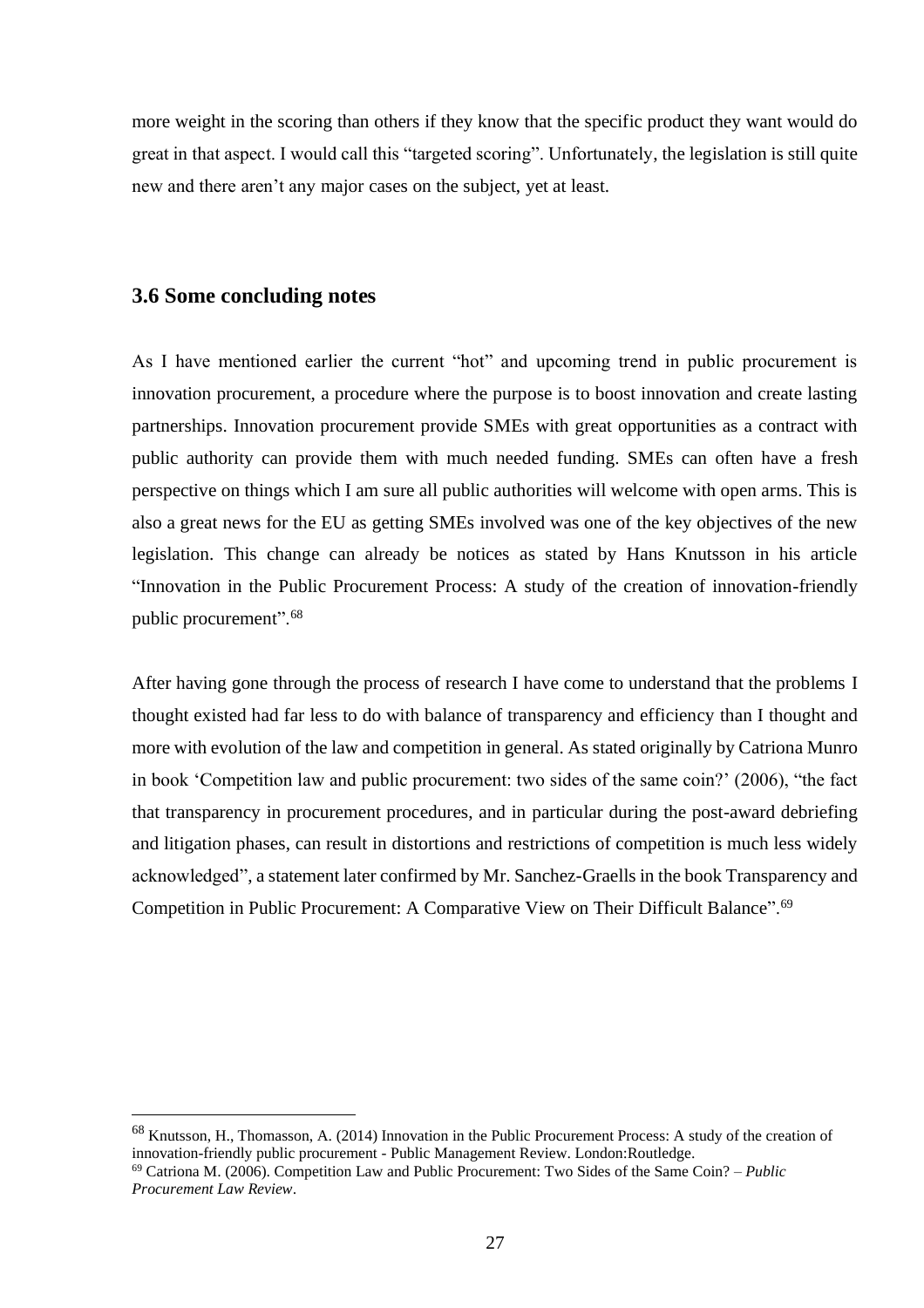# <span id="page-27-0"></span>**CONCLUSION**

When I first started to write this paper, I was very much inclined to think that the requirements brought forward by law were seriously hindering the efficiency standpoint of procurement. After having studied the history of public procurement in the European Union, I was able to define five generations of public procurement legislation. Starting from the Supply and Works Directive and finishing with the newest legislation from 2014.

In the second chapter of the paper I focused on the current legislation and elaborated on the main concepts of modern public procurement legislation. Most notable of these are the e-procurement and SMEs which were the main focus point of the EU when formulating the legislation. Together with the aforementioned concepts EU put major focus on further streamlining of procurement procedures, one of which is Dynamic Procurement Systems, fully electronic and "improved" version of the more traditional framework agreements.

However, the more I have studied and read on the matter I have come to realise that many of the problems I thought to exist have been already addressed by the new legislation, mainly by the introduction of e-procurement. E-procurement has allowed much of the burdensome notification requirement to be conducted automatically through electronic means. E-procurement does not of course eliminate the work needed for someone to prepare the required documents but does help with the hassle of publishing them.

In the end, I have come to the resolution that the problems still existing in terms of efficiency are not caused by imbalance between principles of transparency and efficiency. In my opinion the main problem at the moment with the legislation is that notification requirements enforced are not harmonized between Member States as they are up to Member States to decide. This causes some Member States to be more tempting markets while others might seem more on the unappealing side as they have stricter rules on publishing of tenders.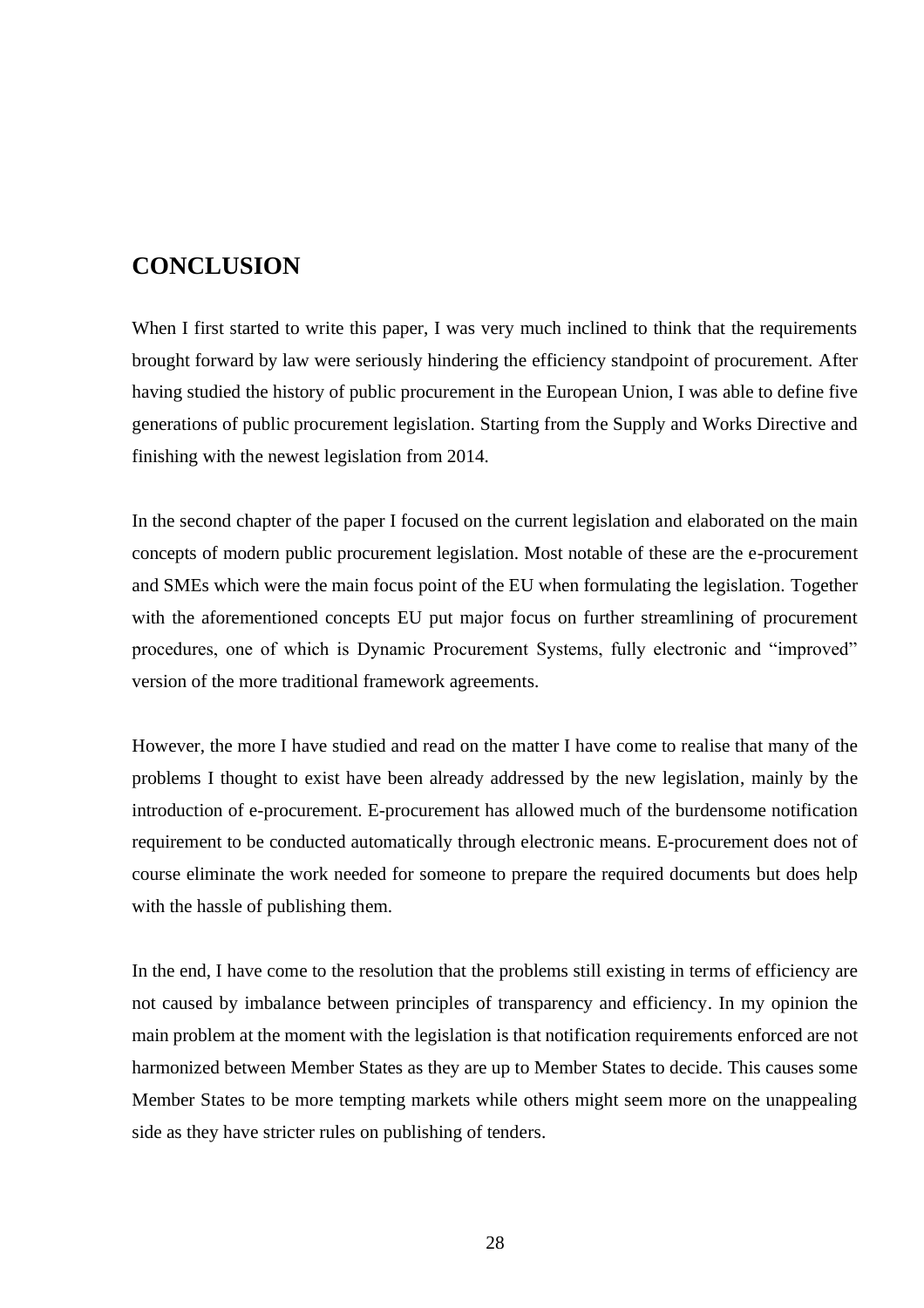### <span id="page-28-0"></span>**LIST OF REFERENCES**

Scientific books:

- 1. Bovis, C. (2007). *EU Public Procurement Law*. Cheltenham: Edward Elgar Publishing.
- 2. Bovis, C. (2015). *The Law of EU public procurement*. Oxford: Oxford University Press.
- 3. Bovis, C. (2016). *The principles of public procurement regulation - Research Handbook on EU Public Procurement Law*. Cheltenham: Edward Elgar Publishing.
- 4. Georgopoulos, A., Hoekman, B. M., Mavroidis, P. C. (Eds.). (2017). *The internationalization of government procurement regulation*. Oxford: Oxford University Press.
- 5. Graells, A. S. (2015). *Public procurement and the EU competition rules*. Oxford: Hart Publishing.
- 6. Hebly, J.M., 2007. *European Public Procurement: Legislative History of the 'Classic'Directive 2004/18/EC*. Kluwer Law International BV.
- 7. Hoekman, B. M., & Mavroidis, P. C. (1997). *Law and Policy in Public Purchasing: The WTO Agreement on Public Procurement*. Michigan: University of Michigan Press.
- 8. Piga, G. (Ed.), Tatrai, T. (Ed.). (2016). *Public Procurement Policy*. London: Routledge.
- 9. Piga, G. (Ed.), Tatrai, T. (Ed.). (2018). *Law and Economics of Public Procurement Reforms*. London: Routledge.
- 10. Sanchez-Graells, A. (2019). *Transparency and competition in public procurement: a comparative view on their difficult balance - Transparency in EU Procurements*. Cheltenham: Edward Elgar Publishing.
- 11. Schapper, P. R., Malta, J. N. V., & Gilbert, D. L. (2017). *Analytical framework for the management and reform of public procurement. In International handbook of public procurement*. London: Routledge.
- 12. Sjåfjell, B., Wiesbrock, A. (Eds.). (2015). *Sustainable Public Procurement under EU Law: New Perspectives on the State as Stakeholder*. Cambridge: Cambridge University Press.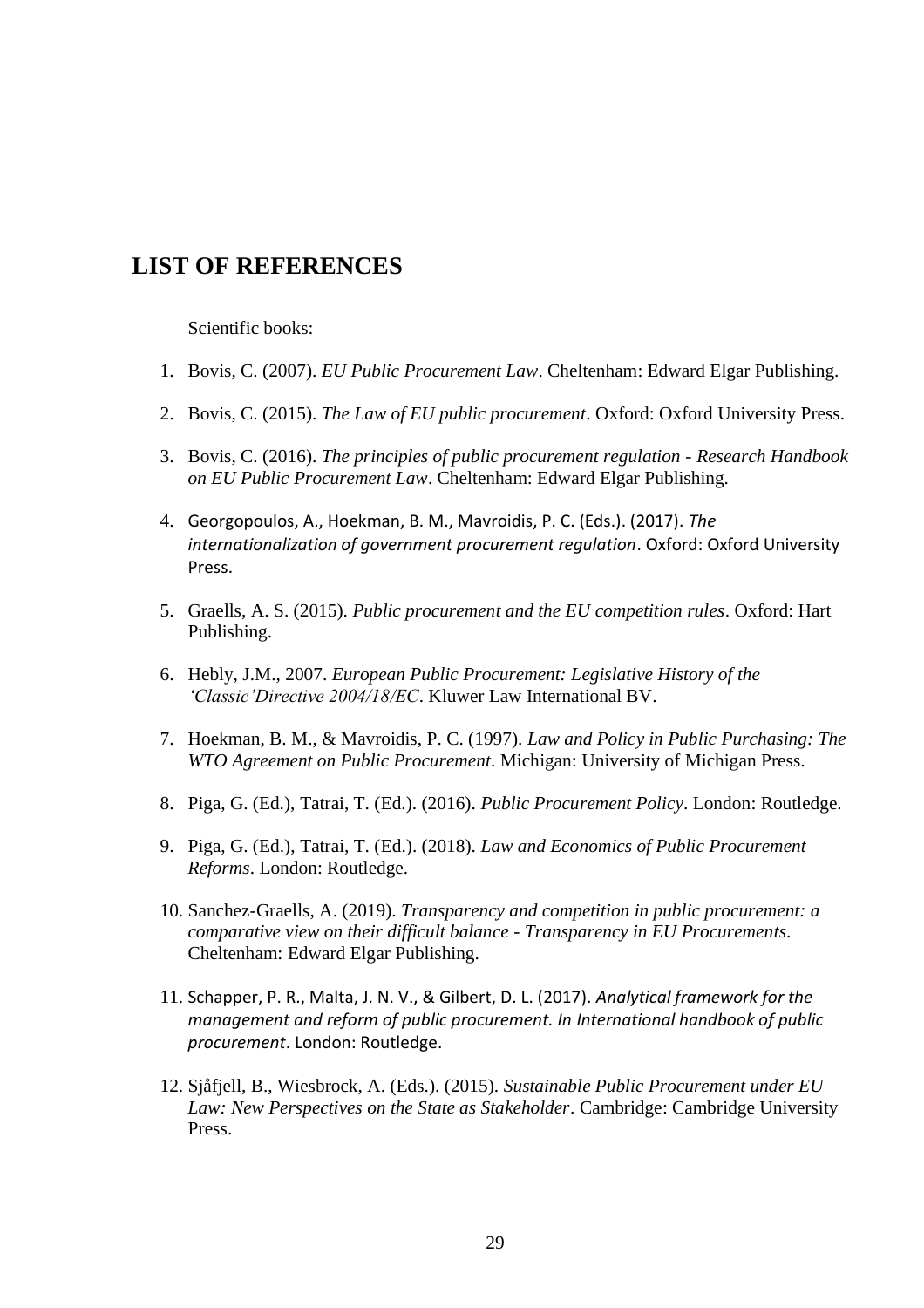Scientific articles:

- 13. Burnett. M. (2009). Using Competitive Dialogue in EU Public Procurement Early Trends and Future Developments, [https://www.researchgate.net/publication/48664518\\_Using\\_competitive\\_dialogue\\_in\\_EU](https://www.researchgate.net/publication/48664518_Using_competitive_dialogue_in_EU_public_procurement-Early_trends_and_future_developments) [\\_public\\_procurement-Early\\_trends\\_and\\_future\\_developments.](https://www.researchgate.net/publication/48664518_Using_competitive_dialogue_in_EU_public_procurement-Early_trends_and_future_developments)
- 14. Catriona M. (2006). Competition Law and Public Procurement: Two Sides of the Same Coin? – *Public Procurement Law Review*. London: Sweet & Maxwell.
- 15. Halonen, K. M. (2017). Disclosure rules in eu public procurement: Balancing between competition and transparency - *Journal of Public Procurement*. 16(4). Bingley: Emerald Publishing.
- 16. Karjalainen, K. and Kemppainen, K. (2008) The Involvement of Small- and Medium-Sized Enterprises in Public Procurement: Impact of Resource Perceptions, Electronic Systems and Enterprise Size - *Journal of Purchasing and Supply Management*, 14. P. 230–240. Amsterdam: Elsevier.
- 17. Knutsson, H., Thomasson, A. (2014) Innovation in the Public Procurement Process: A study of the creation of innovation-friendly public procurement - *Public Management Review*. London:Routledge.
- 18. Reich, A. (2009). The new text of the agreement on government procurement: an analysis and assessment – *Journal of International Economic Law 12(4).* p. 990. Oxford: Oxford University Press.
- 19. Turpin, C. (1972). *Public contracts in the eec. Common Market Law Review, 9(4).* 411- 424. Amsterdam: Kluwer Law International BV.
- 20. Walker, H. (2012). The relationship between sustainable procurement and e-procurement in the public sector – *International Journal of Production Economics.* Amsterdam: Elsevier.
- 21. European Commission, EU Public Procurement reform: Less bureaucracy, higher efficiency, [http://ec.europa.eu/DocsRoom/documents/16412/attachments/1/translations,](http://ec.europa.eu/DocsRoom/documents/16412/attachments/1/translations) accessed 8.4.2020
- 22. Public procurement on OECD website, [https://www.oecd.org/gov/public-procurement/,](https://www.oecd.org/gov/public-procurement/) accessed 20.2.2020

EU and international legislation:

23. Directive 2014/24/EU of the European Parliament and of the Council of 26 February 2014 on public procurement and repealing Directive 2004/18/EC, [https://eur](https://eur-lex.europa.eu/legal-content/EN/TXT/?uri=CELEX:02014L0024-20180101)[lex.europa.eu/legal-content/EN/TXT/?uri=CELEX:02014L0024-20180101,](https://eur-lex.europa.eu/legal-content/EN/TXT/?uri=CELEX:02014L0024-20180101) accessed 20.2.2020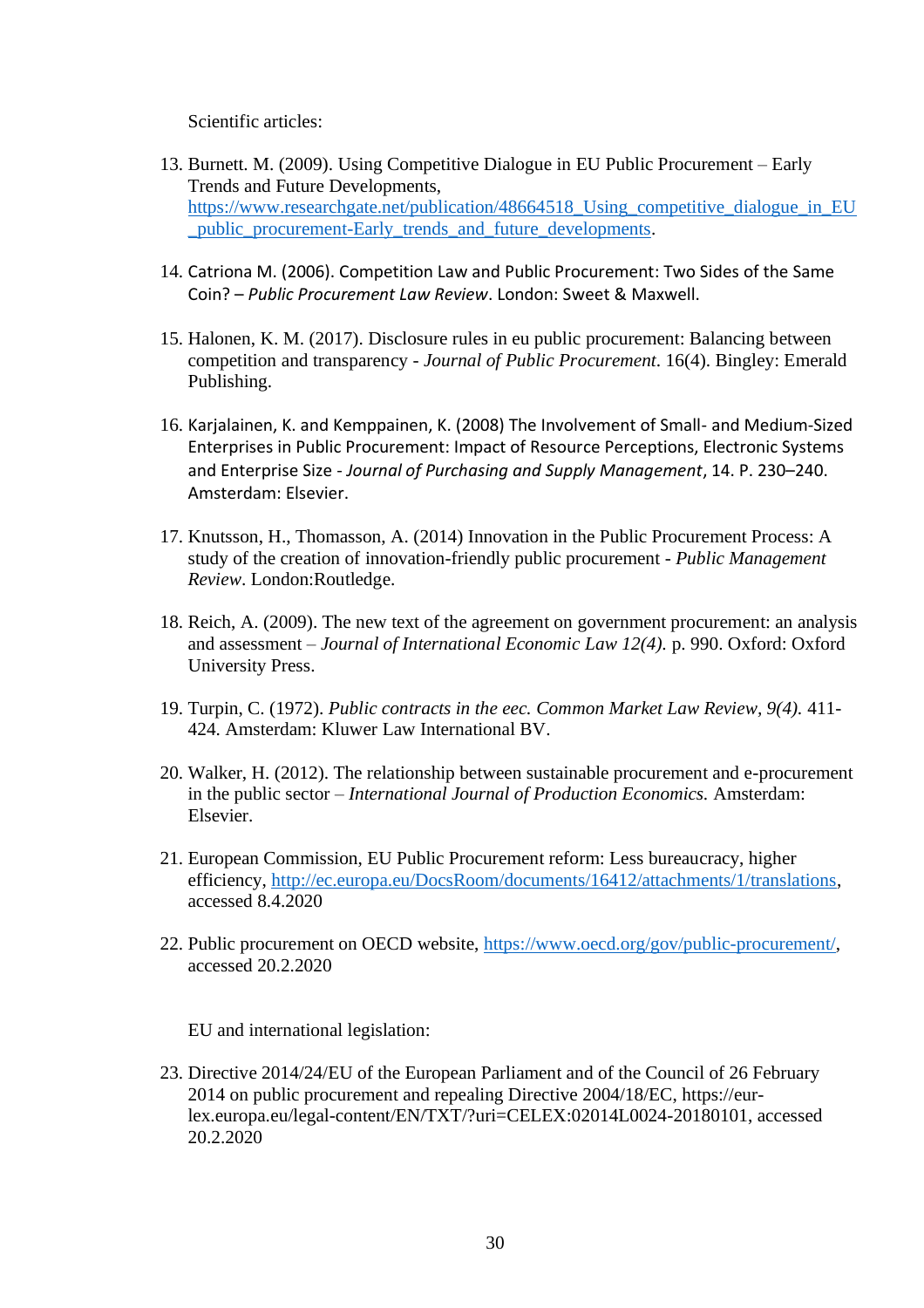- 24. Commission Directive 66/683/EEC of 7 November 1966 eliminating all differences between the treatment of national products and that of products which, under Articles 9 and 10 of the Treaty, must be admitted for free movement, as regards laws, regulations or administrative provisions prohibiting the use of the said products and prescribing the use of national products or making such use subject to profitability, [https://eur](https://eur-lex.europa.eu/legal-content/EN/TXT/?uri=CELEX%3A31966L0683)[lex.europa.eu/legal-content/EN/TXT/?uri=CELEX%3A31966L0683,](https://eur-lex.europa.eu/legal-content/EN/TXT/?uri=CELEX%3A31966L0683)
- 25. Commission Directive 70/32/EEC of 17 December 1969 on provision of goods to the State, to local authorities and other official bodies, [https://eur-lex.europa.eu/legal](https://eur-lex.europa.eu/legal-content/EN/TXT/?uri=CELEX%3A31970L0032)[content/EN/TXT/?uri=CELEX%3A31970L0032](https://eur-lex.europa.eu/legal-content/EN/TXT/?uri=CELEX%3A31970L0032)
- 26. Council Directive 77/62/EEC of 21 December 1976 coordinating procedures for the award of public supply contracts,<https://eur-lex.europa.eu/eli/dir/1977/62/oj>
- 27. Council Directive 80/767/EEC of 22 July 1980 adapting and supplementing in respect of certain contracting authorities Directive 77/62/EEC coordinating procedures for the award of public supply contracts, [https://eur-lex.europa.eu/legal](https://eur-lex.europa.eu/legal-content/en/ALL/?uri=CELEX%3A31980L0767)[content/en/ALL/?uri=CELEX%3A31980L0767](https://eur-lex.europa.eu/legal-content/en/ALL/?uri=CELEX%3A31980L0767)
- 28. Council Directive 90/531/EEC of 17 September 1990 on the procurement procedures of entities operating in the water, energy, transport and telecommunications sectors, <https://eur-lex.europa.eu/legal-content/EN/TXT/?uri=CELEX%3A31990L0531>
- 29. Council Directive 93/38/EEC of 14 June 1993 coordinating the procurement procedures of entities operating in the water, energy, transport and telecommunications sectors, <https://eur-lex.europa.eu/legal-content/EN/TXT/?uri=CELEX%3A31993L0038>
- 30. Directive 2007/66/EC of the European Parliament and of the Council of 11 December 2007 amending Council Directives 89/665/EEC and 92/13/EEC with regard to improving the effectiveness of review procedures concerning the award of public contracts, <https://eur-lex.europa.eu/legal-content/EN/TXT/?uri=celex%3A32007L0066>

Other legislation:

31. 1397/2016, Act on Public Procurement and Concession Contracts, https://finlex.fi/en/laki/kaannokset/2016/en20161397

Other court decisions:

#### 32. MAO:165/14

[https://www.markkinaoikeus.fi/fi/index/paatokset/hankintaasiat/hankintaasiat/139642405](https://www.markkinaoikeus.fi/fi/index/paatokset/hankintaasiat/hankintaasiat/1396424054736.html) [4736.html](https://www.markkinaoikeus.fi/fi/index/paatokset/hankintaasiat/hankintaasiat/1396424054736.html)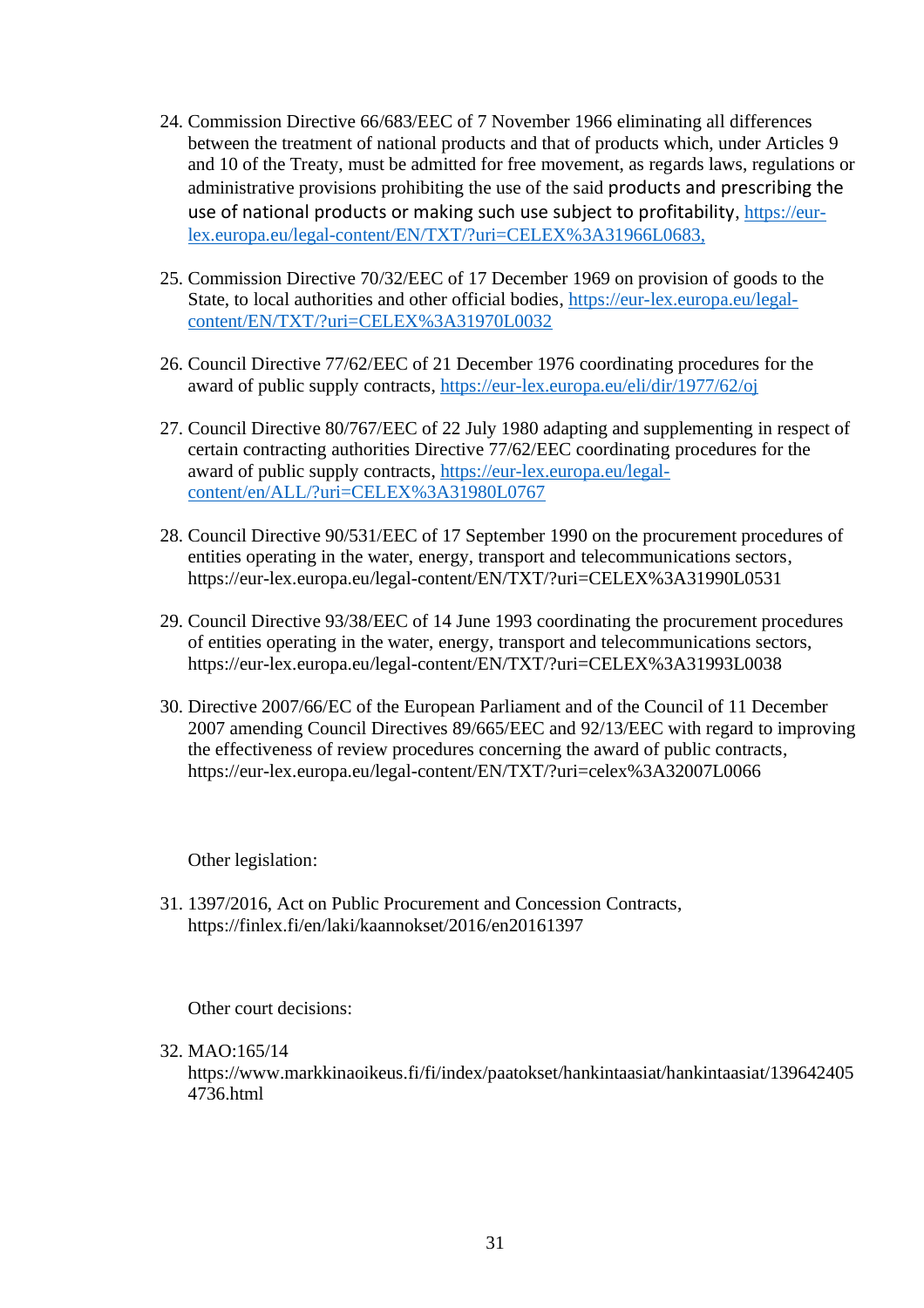# <span id="page-31-0"></span>**APPENDICES**

### **Non-exclusive licence**

**Non-exclusive licence for reproduction and for granting public access to the graduation thesis<sup>1</sup>**

| Oskar Fogde | (author's name) |
|-------------|-----------------|
|             |                 |

1.Give Tallinn University of Technology a permission (non-exclusive licence) to use free of charge my creation

#### PUBLIC PROCUREMENT IN THE EUROPEAN UNION: STRIKING THE BALANCE BETWEEN EFFICIENCY AND TRANSPARENCY

\_\_\_\_\_\_\_\_\_\_\_\_\_\_\_\_\_\_\_\_\_\_\_\_\_\_\_\_\_\_\_\_\_\_\_\_\_\_\_\_\_\_\_\_\_\_\_\_\_\_\_\_\_\_\_\_\_\_\_\_\_\_\_\_\_\_\_\_\_\_\_\_\_\_ ,

*(title of the graduation thesis)*

supervised by \_\_\_\_\_\_\_\_Evelin Pärn-Lee\_\_\_\_\_\_\_\_\_\_\_\_\_\_\_\_\_\_\_\_\_\_\_\_\_\_\_\_\_\_\_\_\_\_\_\_\_\_\_\_\_\_ , *(supervisor's name)*

1.1. to reproduce with the purpose of keeping and publishing electronically, including for the purpose of supplementing the digital collection of TalTech library until the copyright expires;

1.2. to make available to the public through the web environment of Tallinn University of Technology, including through the digital collection of TalTech library until the copyright expires.

2. I am aware that the author also retains the rights provided in Section 1.

3. I confirm that by granting the non-exclusive licence no infringement is committed to the third persons' intellectual property rights or to the rights arising from the personal data protection act and other legislation.